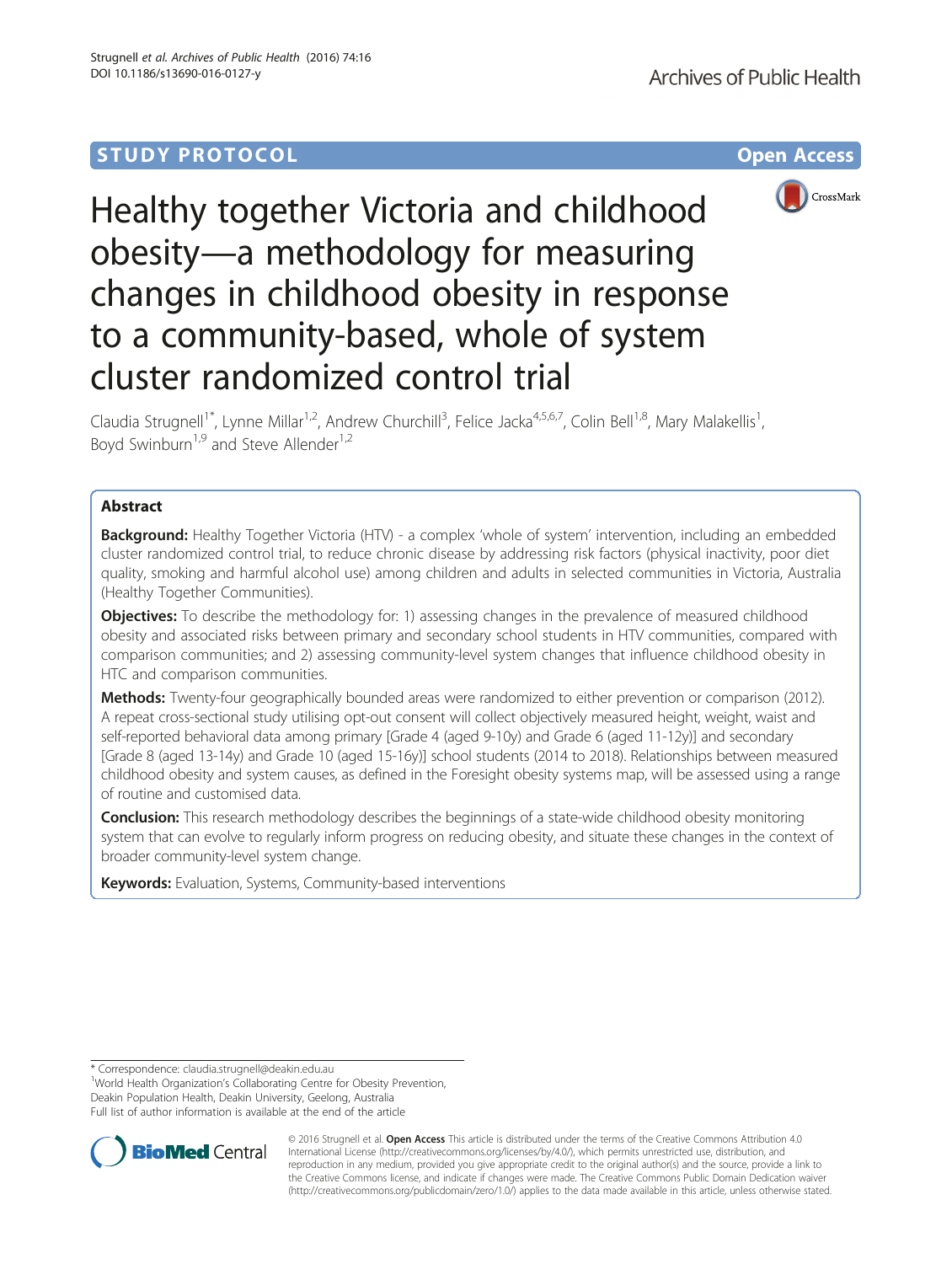## Background

Childhood obesity immediately and distally impacts physical and psychological health [\[1](#page-14-0), [2](#page-14-0)]. The stubbornly high prevalence of obesity globally [\[3](#page-14-0)], and persistence of childhood obesity into adulthood [\[2, 4](#page-14-0)], with resultant increased morbidity and mortality [\[5\]](#page-14-0), highlights the imperative to develop effective prevention and monitoring strategies for childhood obesity.

Evidence [\[6](#page-14-0)–[8\]](#page-14-0) of success in preventing childhood obesity [\[6](#page-14-0), [7](#page-14-0)] in a variety of specific settings (e.g., schoolbased [[8](#page-14-0)–[10](#page-14-0)], community-based [[11\]](#page-14-0), home-based [\[12](#page-14-0)],) is tempered by challenges in sustaining the long-term impact of these interventions and applying the interventions at the population level [[6\]](#page-14-0). The most recent Cochrane review of obesity prevention [\[6](#page-14-0)] has identified that multifaceted and multilevel strategies are required to prevent obesity. The Foresight Obesity Systems Map [\[13](#page-14-0)] provides corroboration for this assessment through the visualization of obesity as a complex systems problem [[14](#page-14-0)]. Support is growing for population level efforts to prevent childhood obesity to apply systems thinking [\[15](#page-14-0)] in the expectation that systems thinking may improve intervention implementation, effectiveness and sustainability of changes. To date, no known initiative has applied a 'whole of systems' approach to prevent childhood obesity [\[16\]](#page-14-0). Healthy Together Victoria's (HTV) large-scale complex whole of system approach to the primary prevention of chronic disease, in the state of Victoria, Australia is a world first. Taking a population-level approach to reducing chronic disease and specifically obesity through improving associated determinants (physical inactivity, poor diet quality, smoking and harmful alcohol use) among children and adults in the specific communities where they "live, learn, work and play" [[17](#page-14-0)]. Due to the broad scope and the adaptive nature of HTV, detailed methods are beyond the remit of this article but can be found at [http://www.healthytogether.vic.gov.au/](http://www.healthytogether.vic.gov.au/resources/index) [resources/index](http://www.healthytogether.vic.gov.au/resources/index).

Commencing in 2012, HTV's multi-faceted intervention includes a boosted capacity at the local level of >170 staff in 12 communities [\[18\]](#page-14-0). These personnel were employed to support and deliver 'system activation' for healthy environments and healthy living in schools, early childhood settings, workplaces and communities through a variety of means. Systems activation refers to initiating actions on the systems that influence the health and well-being of individuals, families and communities. These actions include delivering multiple strategies, policies and initiatives at both the state and local levels to target all Victorians. Complementing the state-wide systems activation and programs, HTV also contributes resources and effort towards improving the health of children through a quality framework to support the creation of healthier school environments through a range of services such as the Healthy Together Victoria Achievement Program and Healthy Eating Advisory Service and is complemented by a range of community based healthy living programs and state-wide and local social marketing of health promotion messages.

HTV includes a cluster randomized trial of the 'whole-ofsystem' intervention. With increasing intervention complexity, evaluation approaches require a degree of flexibility in order to accordingly engage with complexity. In this paper, we outline the methodological approaches that will be taken to comprehensively measure the impacts of HTV on childhood obesity through two parallel research programs with the following aims:

- 1. To measure the impacts of HTV on anthropometry and obesogenic behaviors among Victorian children and the environments in which they live, learn and play
- 2. To measure the effects of change to community-level system factors on rates of childhood obesity among Victorian children.

### Methods/design

### Setting

Healthy Together Victoria, an initiative of the State Government of Victoria, was initially funded in partnership with the Commonwealth Government of Australia [\[17\]](#page-14-0). Victoria is a state of approximately 5.8 million people in the South-Eastern region of Australia [\[19](#page-14-0)]. As described above, the centrepiece of HTV is a funded workforce of approximately 170 people across the state in local government, community health and non-government organisations whom take a range of actions at the community and state level [\[18](#page-14-0)]. These actions are varied but can include: policy and leadership for health promotion; providing quality improvement frameworks for early childhood services, schools and workplaces; supporting policy development/implementation and targeted strategies within settings; working with food growers, producers and sellers to increase access to healthy food, especially disadvantaged populations; working with urban planning to support active transport; working with sport and recreation centres to increase healthy food access; building leadership for prevention; and social marketing of health promotion messaging [www.healthytogether.vic.gov.au](http://www.healthytogether.vic.gov.au/) [[18\]](#page-14-0). The cluster randomized trial, embedded within the wider HTV initiative, includes 12 prevention areas spread across 14 local government authority (LGAs) (Healthy Together Communities) and 11-matched comparison areas spread across 12 LGA's in Victoria, Australia (with one comparison community acting as a matched comparator for two prevention areas). Matched randomisation of clusters was based on socio-demographic indices [Socioeconomic Index for Areas (SEIFA)] [\[20](#page-14-0)] and chronic disease risk factor prevalence (i.e., unhealthy weight)] of adults within participating LGA's and was conducted by the Department of Health and Human Services (Victoria). The wider HTV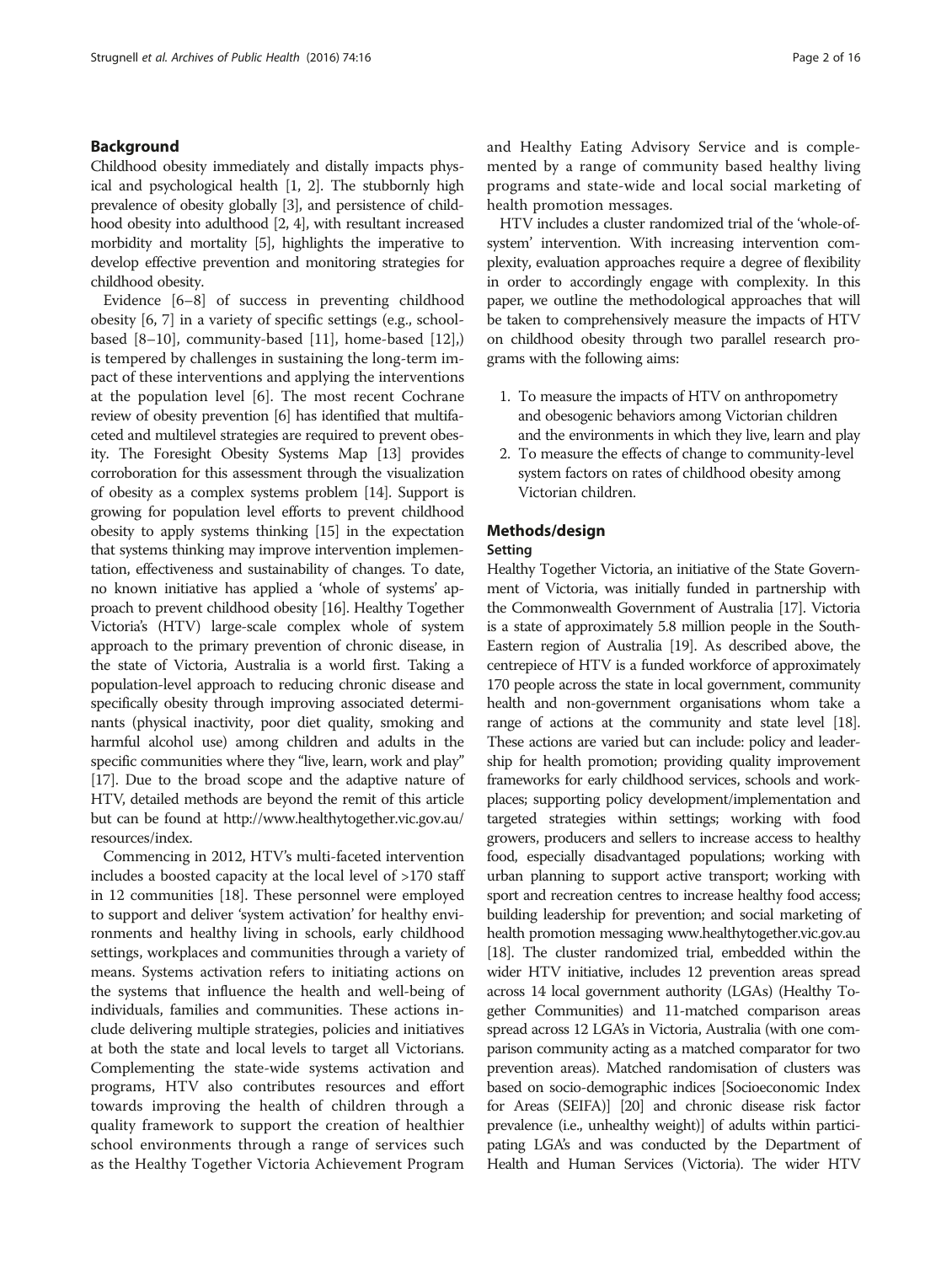evaluation has a multitude of components, several of which are outlined in Table [2](#page-6-0). The methodology described here captures (1) how the core primary and secondary outcomes will be measured and (2) how these relate to communitylevel system change.

# Research plan aim 1: to measure the impacts of HTV on anthropometry and obesogenic behaviors among Victorian children and the environments in which they live, learn, and play

Under aim one it is hypothesized that:

- 1) School children in intervention LGAs compared with those in comparison LGAs will record relative decreases in BMI z-scores of at least 0.18 over the measurement period,
- 2) The prevalence of overweight/obesity among school children in intervention LGAs will decrease over the intervention period, compared to those in the comparison LGAs, and
- 3) The levels of physical activity will increase, sedentary behavior will decrease and diet quality will improve over the intervention period among school children in the intervention LGAs compared with those in the comparison LGAs.

#### Study design, sampling and sample size

Standard approaches for sample size calculations within cluster randomized trials were made (in GenStat V14.2) based on the comparison of Body Mass Index standardized for age and sex (BMI-z) [[21](#page-14-0)] scores between intervention (12 clusters) and comparison (12 clusters) communities using power of 0.8 and 0.05 for significance test. The clustered trial involves intervention at the area level and thus an intra-class correlation of 0.1 for the BMI-z was used, based on previous school-based research [\[22](#page-14-0)–[24](#page-14-0)]. Baseline BMI-z (0.65) and standard deviation (0.93) were taken from our previous studies of >1800 [[22](#page-14-0)] school children and the expected change in BMI-z over the 4 years was set to 0.18. The justification for this estimated change over 4 years of 0.18 is based on the findings from our previous interventions within the same age groups (primary [\[22](#page-14-0)] and secondary students [\[24](#page-14-0)]) and was associated with a 3 percentage point reduction in overweight and obesity in these populations.

Using the parameters above, the sample size calculations indicated a need for  $\geq$  25 children in each of the 4 year levels (Grade 4, Grade 6, Grade 8 & Grade 10) to be assessed in each intervention/comparison area to determine significant differences in BMI-z score between intervention and comparison communities. A repeat crosssectional design will assess all participating students in each grade level per intervention and comparison community and repeated samples of students on a biennial basis in 2014, 2016 and 2018 during Term 3 (Jul - Sept) of

the Victorian School Term (giving a total of approximately >7,200 children assessed once).

### School and participant recruitment

A list of all Victorian schools will be stratified by LGA and a random sampling technique with replacement used to invite three primary and three secondary schools within each of the prevention and control areas (spanning 26 LGAs). For example, should all schools that have been selected at random decline to participate, then the next three schools selected at random will be invited. Written invitations will be sent to the school Principal with follow-up phone calls, emails and/or visits used to confirm participation. All students in Grade 4 and Grade 6, or Grade 8 and Grade 10, will be invited to voluntarily participate through the distribution of the plain language statement and opt-out consent form. An opt-out recruitment procedure will be used, whereby participants are only required to return a signed opt-out form if they or their parents/guardians do not want their child to participate. However, if an individual child does not wish to be measured or surveyed they do not have to participate, regardless of having a signed opt-out consent form. This study has been approved by Deakin University's Human Research Ethics Committee (2013-095), the Victorian Department of Education and Training (2013\_002013) and the Catholic Archdiocese of Melbourne, Sandhurst, Ballarat and Sale.

### Study protocol and procedures

Approximately 10 weeks are allocated for the recruitment of schools and participants in Term 2 (April–June) and 10 weeks for the collection of data during Term 3 in each study year. Consenting participants will be invited to complete a self-report questionnaire and have their height, weight and waist circumference measured (see Table [1](#page-3-0)). All measurements will be conducted throughout the school day by trained research staff using calibrated equipment and is expected to take between 20–30 min to complete the questionnaire and 3–5 min to complete anthropometric measures.

# Measures

### Primary outcome

Anthropometry: height weight and waist circumference Height will be measured to the nearest 0.1 cm using a portable stadiometer (Charder HM-200P Portstad, Charder Electronic Co Ltd, Taichung City, Taiwan) and weight to the nearest 0.1 kg using an electronic weight scale (A&D Precision Scale UC-321; A7D Medical, San Jose, CA) without shoes and whilst wearing a light layer of clothing (e.g., shirt/t-shirt and shorts/long pants/skirt). Age and sexspecific body mass index (BMI) z-scores will be calculated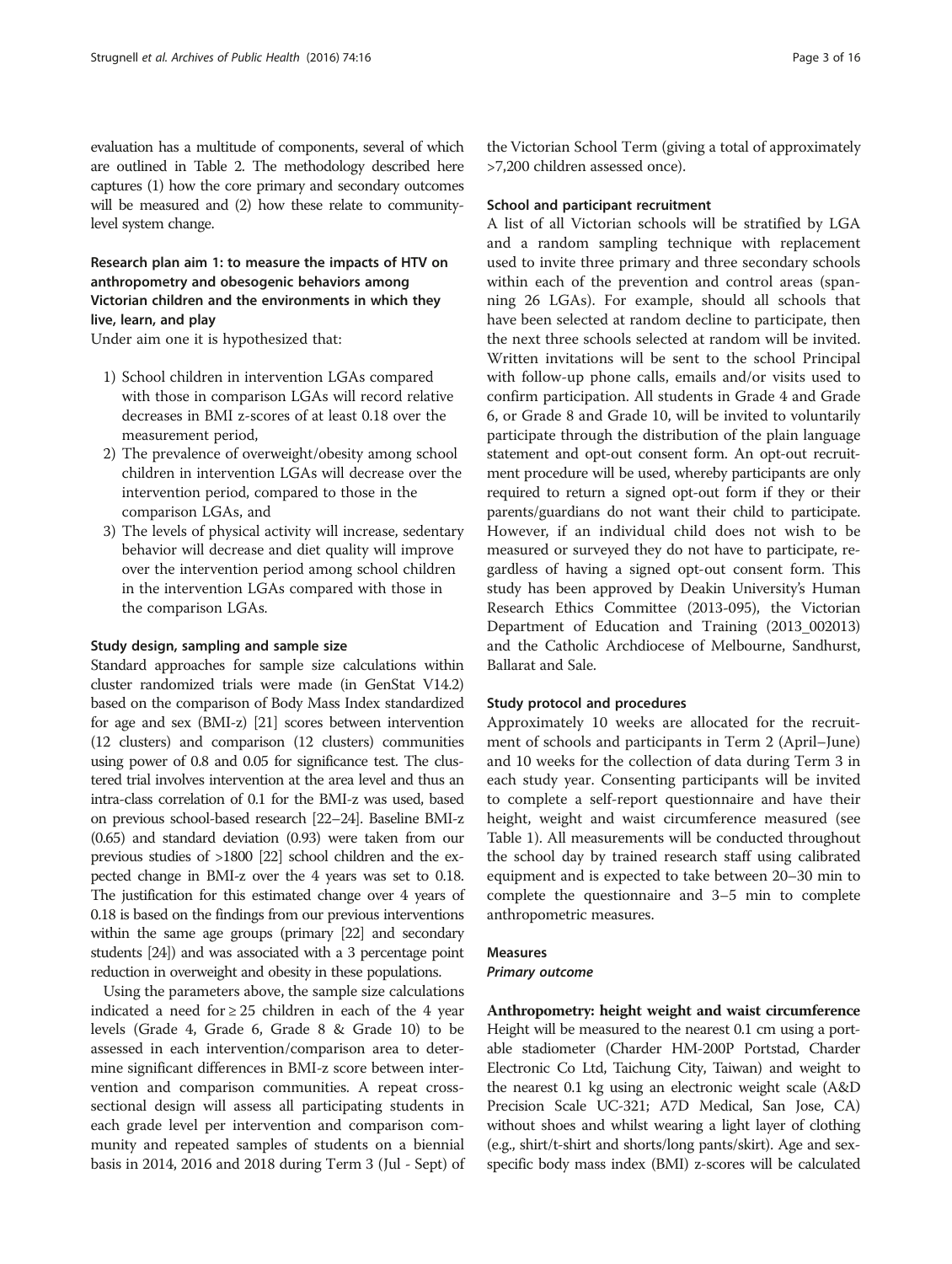| Item                                                         | Outcome(s) of interest                                                                                                                                                                                                                                                                                                            | Proposed Instrument/measure                                                                                                                                                                                   |  |  |
|--------------------------------------------------------------|-----------------------------------------------------------------------------------------------------------------------------------------------------------------------------------------------------------------------------------------------------------------------------------------------------------------------------------|---------------------------------------------------------------------------------------------------------------------------------------------------------------------------------------------------------------|--|--|
| Anthropometry                                                | • Change in BMI-z score<br>• Change in overweight and obesity prevalence<br>• Change in abdominal obesity prevalence                                                                                                                                                                                                              | Height, weight & waist circumference                                                                                                                                                                          |  |  |
| Physical activity and Sedentary<br>behavior                  | • Change in minutes per day (mins. $d^{-1}$ ) spent<br>in daily moderate-to-vigorous physical activity                                                                                                                                                                                                                            | Modified questionnaire containing<br>items from the Core Indicators and                                                                                                                                       |  |  |
| Duration, intensity and perceived<br>psychosocial influences | (MVPA) and sedentary time<br>• Change in the proportion of participants<br>meeting Australia's physical activity and sedentary<br>behavior guidelines for children (5-12 years) [33]<br>and young people (13-17 years) [34]<br>• Change in levels of perceived psychosocial<br>influences on physical activity participation      | Measures of Youth Health [30] and<br>SHAPES [28] surveys.                                                                                                                                                     |  |  |
| Diet                                                         | • Change in typical/usual serves of fruit and                                                                                                                                                                                                                                                                                     | Modified version of the Simple                                                                                                                                                                                |  |  |
| Type, frequency                                              | vegetable daily<br>• Change in typical/usual serves of non-core foods<br>• Change in typical/usual serves of sugar-sweetened<br>beverages<br>• Change in the proportion of participants meeting<br>the Australian Dietary guidelines for fruit and<br>vegetable intakes [38]<br>• Change in usual caffeinated energy drink intake | Dietary Questionnaire (Parletta N,<br>Frensham L, Peters J, O'Dea K,<br>Itsiopoulos C. Validation of a Simple<br>Dietary Questionnaire with<br>adolescents in an Australian population,<br>unpublished). [56] |  |  |
| Moods and Feelings                                           | • Change in depressive symptom score                                                                                                                                                                                                                                                                                              | Grade 8-10: Short Moods and Feelings                                                                                                                                                                          |  |  |
| Emotional wellbeing                                          |                                                                                                                                                                                                                                                                                                                                   | Questionnaire [47]                                                                                                                                                                                            |  |  |
| Quality of Life                                              | • Change in the global score<br>• Change in psychosocial health summary score<br>• Change in physical health summary score                                                                                                                                                                                                        | Paediatric Quality of Life Inventory<br>(PedsQL) [40]                                                                                                                                                         |  |  |
| <b>Environments</b>                                          | • Change in school policy environment<br>• Change in school physical environment<br>· Change in school economic environment<br>• Change in school socio-cultural environment                                                                                                                                                      | Primary Schools: Be Active Eat Well<br>Environment questionnaireSecondary<br>schools: It's Your Move Environment<br>Ouestionnaire                                                                             |  |  |

<span id="page-3-0"></span>Table 1 Primary and secondary outcomes of interests and proposed instrument/measure

using the World Health Organizations' growth reference to categorize weight status [\[21](#page-14-0)]. Waist circumference will be taken over light clothing using the cross-over technique at the midway point between the lower costal border  $(10<sup>th</sup>)$ rib) and the top of the iliac crest, in the mid-axillary line, perpendicular to the long axis of the trunk [[25](#page-14-0)] using a steel tape measure (Lufkin W606PM) to the nearest 0.1 cm. Waist circumference data will be used to examine abdominal obesity when mean waist circumference is greater than the 90th percentile [\[26\]](#page-14-0) according to the International Diabetes Federation using the British age and sex-specific growth reference [\[27](#page-14-0)]. Two measurements will be taken for height, weight and waist and the average calculated unless a third measure be needed when a discrepancy of 0.5 cm for height and waist and 0.5 kg for weight occurs.

### Secondary outcomes

Physical activity and sedentary behavior: questionnaire After evaluating current tools to examine self-reported physical activity and sedentary behavior among youth, the School Health Action, Planning and Evaluation System (SHAPES) questionnaire was identified as an exemplar as it had previously demonstrated moderate construct validity correlations (accelerometry) for

average Moderate-to-Vigorous Physical Activity (MVPA) min.d<sup>-1</sup> ( $r = 0.44$ ,  $P < 0.01$ ) among Grade 4 to Grade 10 Canadian children [[28\]](#page-14-0). This construct validity correlation is considerable given that a recent systematic review of physical activity questionnaires found median criterion validity correlations to be  $r = 0.30$  to 0.39 for new questionnaires and  $r = 0.25$  to 0.41 for existing questionnaires [\[29](#page-14-0)]. The authors of the SHAPES questionnaire were contacted and they highlighted success towards uniform/standard measurement of physical activity and sedentary behavior across Canada (in consultation with several other universities) [[30](#page-14-0)]. The use of standard measures potentially enables comparisons with other studies. Therefore, three question items from the standardised Canadian Core Indicators and Measures of Youth Health – Physical Activity & Sedentary Behavior Module [[30](#page-14-0)] questionnaire examining duration spent in MVPA, sedentary behavior and mode of active transport to and from school were also included alongside 15 question items from the SHAPES questionnaire examining active transport, frequency of physical education and perceived psychosocial influences on physical activity (social support and parental modelling) [\[28\]](#page-14-0). The SHAPES questionnaire and Core Indicators and Measures were developed in Canada and based on the Canadian physical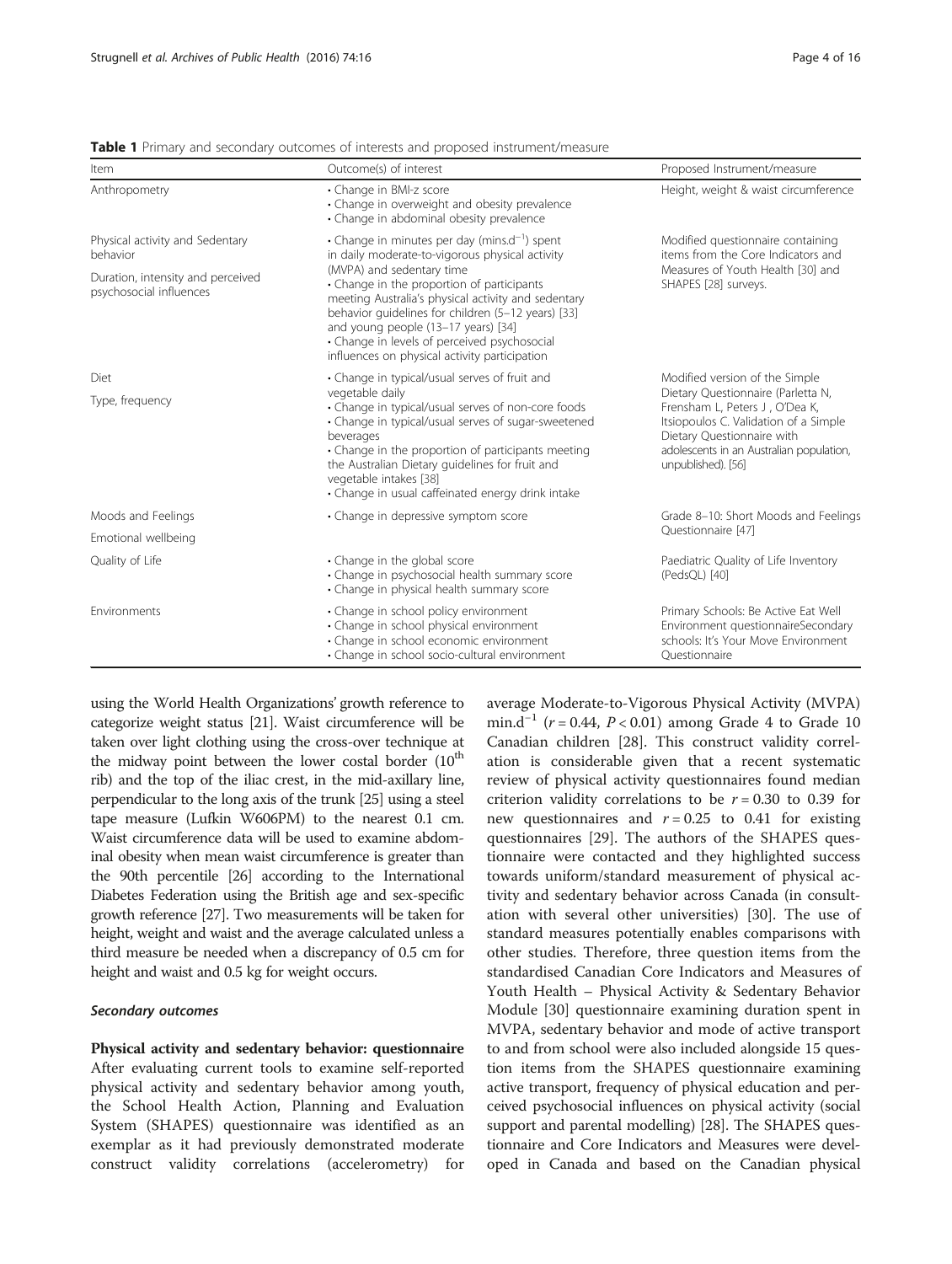activity [\[31\]](#page-14-0) and sedentary behavior [\[32\]](#page-14-0) guidelines for youth. These guidelines are identical to the Australian physical activity and sedentary behavior guidelines in recommending  $\geq 60$  min/day of MVPA and  $\leq 2$  h/day of electronic media for entertainment [[33](#page-14-0), [34](#page-14-0)]. This supports the use of these question items in the Australian context as they are likely to have similar psychometric properties among Australian youth. Through these questionnaires, duration spent in MVPA (in total) and sedentary behavior (outside of school) over the previous 7 days will be recalled by participants and adherence to Australia's physical activity and sedentary behavior guidelines for children (5–12 years) [[33](#page-14-0)] and young people (13–17 years) [\[34\]](#page-14-0) calculated. Contextual information relating to participation (e.g., number of television units in house and active transportation) and perceived psychosocial influences on physical activity participation (e.g., social support, parental modelling) will also examined.

### Diet quality: questionnaire

Self-reported usual dietary intake is commonly examined through food frequency questionnaires at the population level as they are quick to complete, inexpensive and have low participant burden in large scale studies [[35\]](#page-14-0). The advantage of a food frequency questionnaire compared to a 24 h diet recall questionnaire is that usual intake can be estimated, whereas a singular 24 h diet recall is subject to intra-individual variation and requires several administrations to capture usual intake, which subsequently increases costs and subject burden [[35\]](#page-14-0). The Simple Dietary Questionnaire (SDQ) was selected to examine dietary behaviors as it has been validated among Australian school children aged 13 to 16 years and demonstrated moderate validity correlations  $(r = 0.42$  to 0.57) for fruit and vegetable intake with 24 h diet recall (Parletta N, Frensham L, Peters J , O'Dea K, Itsiopoulos C. Validation of a Simple Dietary Questionnaire with adolescents in an Australian population, unpublished). In comparison, a recent systematic review of food frequency questionnaires among youth found validity correlations ranged from  $r = 0.1$  to 0.8 [[36](#page-14-0)], further supporting the use of the SDQ in the current study. The SDQ is a quick to complete 27-items questionnaire that examines intakes of fruit and vegetables, dairy (milk, cheese, ice-cream), sweetened beverages and non-core foods (e.g., takeaway food and candy) and was based on the former (2003) Australian dietary guidelines [\[37\]](#page-14-0). The number of fruit and vegetable serves usually eaten each day will be specifically examined to detect changes in the proportions of participants adhering to the current Australian Dietary Guidelines for daily serves of fruit and vegetables and the questionnaire was amended to allow for half-serves to be recorded for fruit and vegetable consumption (e.g., 1 serve, 1.5 serves, 2 serves… etc.) [\[38](#page-14-0)].

In addition, intakes of core and non-core foods and beverages will be examined for changes over time.

#### Quality of life: questionnaire

Given that childhood obesity has both physical and psychological health consequences [[1, 2](#page-14-0)], the assessment of health-related quality is important to capture the multidimensional state of health [\[39](#page-14-0)]. Although quality of life is a complex concept, a critical search of the literature supported the use of the Paediatric Quality of Life Inventory 4.0 (PedsQL)™ [\[40\]](#page-14-0) to examine perceived healthrelated quality of life among participants. The PedsQL has been widely used in Australian [\[41](#page-14-0)–[44\]](#page-14-0) and international (>350 citations in Medline) studies of children and adolescents to examine health-related quality of life in a variety of settings, thus enabling accurate comparison to other studies due to the application of the same instrument. It is a quick to complete (1-page) 23-item questionnaire that examines self-rated physical health, emotional health, school functioning and social health. It has been subject to extensive psychometric testing in a variety of languages [[45\]](#page-14-0) with high internal consistency observed among children 8 to 11 years ( $\alpha$  = 0.90–0.91) in the United States and validity through comparison with children with diagnosed chronic health conditions (effect size  $d = 0.63 - 0.72$ ) [\[40\]](#page-14-0). The questionnaire includes four domains (physical health, emotional health, school functioning and social health) that will be examined individually and in combination both cross-sectionally and change over time. The scores are summed to provide an overall global health-related quality of life score as well as generating physical and psychosocial sub-scale scores.

### Depressive symptomology: questionnaire (Grade 8 and Grade 10)

Given the relationship between obesogenic risk factors (physical activity, sedentary behavior and diet) and depressive symptoms among adolescents [\[46](#page-14-0)], this important outcome will be examined. The Short Mood and Feelings Questionnaire (SMFQ) [\[47\]](#page-15-0) has previously demonstrated high internal consistency among Australian children aged 10–14 years ( $\alpha$  > 0.85) [[48](#page-15-0)], with the additional benefit of having international application and validation among children and adolescents [\[47\]](#page-15-0). The SMFQ was selected to examine depressive symptoms as clinical diagnosis of depression through clinical psychiatric interviews is impractical for population based-studies [[47](#page-15-0)]. Due to the nature of the questionnaire items, it was felt that the questionnaire be administered to secondary school students only (Grade 8 and Grade 10), despite being psychometrically tested among Australian children as young as 10 years of age [\[48\]](#page-15-0). The responses from the questionnaire will be collated into a SMFQ score, which will be used as a measure of depressive symptomology.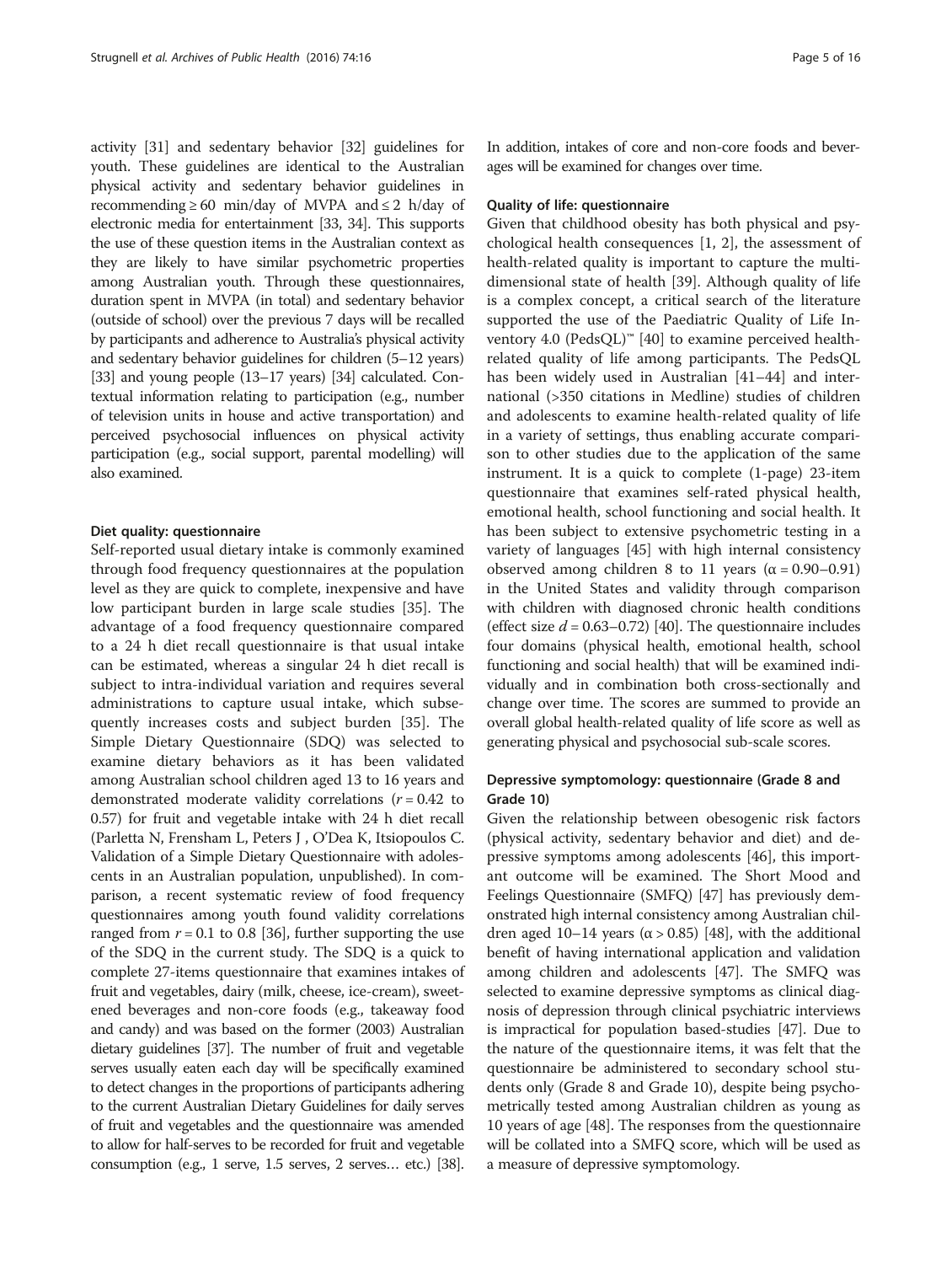### Demographic characteristics

Demographic characteristics of participants will be captured through the self-report questionnaire and include: date of birth, gender, residential postcode, language spoken at home, country of birth and ancestry. These characteristics will be used primarily as covariates for the primary and secondary outcome measures.

### School environments

Within each participating school, approximately 1–3 members of staff will be invited to complete a school environment audit (Primary Schools: Be Active Eat Well Environment questionnaire Secondary schools: It's Your Move Environment Questionnaire). This survey, examines the schools' policies and environments in relation to physical activity and healthy eating (e.g., number and type of physical activity and healthy eating policies; types of unhealthy food available in school canteens and distance of nearest takeaway shop, frequency and duration of physical education and sport education). This survey takes approximately 15 min to complete and will be conducted during the school day (typically at recess or lunch) [[49](#page-15-0)]. These questionnaires were developed for two previous community-based interventions and were examined for face validity by the study's executive but these instruments have not been subject to formal psychometric testing due to the nature of the question items. School policy, physical, economic and socio-cultural environments will be examined for change over time and their relationship with obesity and associated risk factors.

### Data analysis

Cross-sectional (within year) and longitudinal (across region/LGA) multilevel analyses will be conducted to consider different exposure variables (condition) and the effects of clustering (within school, between LGA) and other potential confounders (age, gender, socioeconomic position). A multilevel growth model [[50](#page-15-0)] will be used to examine how BMI z-score, and other dependent variables (physical activity, sedentary behavior, diet quality, wellbeing), change over the three waves of data collection. A growth model will be used because it accommodates; 1) modelling of change over time; and, 2) simultaneous modelling of change occurring within an LGA over time, and between LGAs over time.

# Research plan aim 2: to measure the effects of change to community-level system factors on rates of childhood obesity among Victorian children

Since HTV aims to create change at the community (LGA level) as well as the school (setting level), the proposed research plan under Aim 2 is designed to enhance understanding of how HTV has created community-level system change. It is hypothesized that:

- 1. HTV changes elements of local community-level systems that influence childhood obesity
- 2. Differential changes in local community-level systems have differential effects on the LGA policy environment, school environments, child behavior and subsequent weight status

The Foresight obesity systems map [\[13\]](#page-14-0) represents a watershed moment for systems thinking and obesity prevention as it provides the first visual representation of the complex causes of obesity. The resulting map begins with obesity at an individual level and builds to a peripheral set of 108 variables, clustered in seven domains (physiology, individual physical activity, physical activity environment, individual psychology, social psychology, food consumption and food production) that directly or indirectly influence obesity [[13\]](#page-14-0). Five of these domains (individual physical activity, physical activity environment, individual psychology, social psychology and food consumption) will be incorporated into the analysis. The domains of physiology and food production have not been included at this time as the data are not readily available or are not collected at a population level. For example, physiology includes 'level of satiety' and level of thermogenesis', both of which are not easily collected en masse. Similarly the food production domain contains variables which are difficult to measure such as 'Palatability of food offerings' and 'Pressure for growth and profitability'.

### Study design and sampling

In order to test the stated hypothesises, data routinely collected by the Victorian Department of Health and Human Services plus other freely available data will be used to map accepted relationships between childhood obesity and its determinants as defined by the Foresight obesity systems map at the LGA level [[13](#page-14-0)]. A detailed description of the study design, sampling strategy, protocols and procedures for each of these data sources are outlined in Table [2](#page-6-0). Table [3](#page-8-0) provides details of the available data items that will be used in the analysis of the systems influencing obesity. The data sources contain a mixture of child and adult data. While the primary interest of this study is childhood obesity, it is obesity at an LGA level not at an individual level. Data collected only from adults such as 'Health Literacy for Healthy Eating and Physical Activity', 'Affective attitudes (facilitators & barriers, decisional balance) for Healthy Eating and Physical Activity', and 'Self-efficacy for Healthy Eating and Physical Activity' will be used to populate parameters at the LGA level as these are seen as systems indicators. Similarly adult anthropometric data will be included in the models in order to control for the influence of adult BMI on child BMI. It would be expected that there would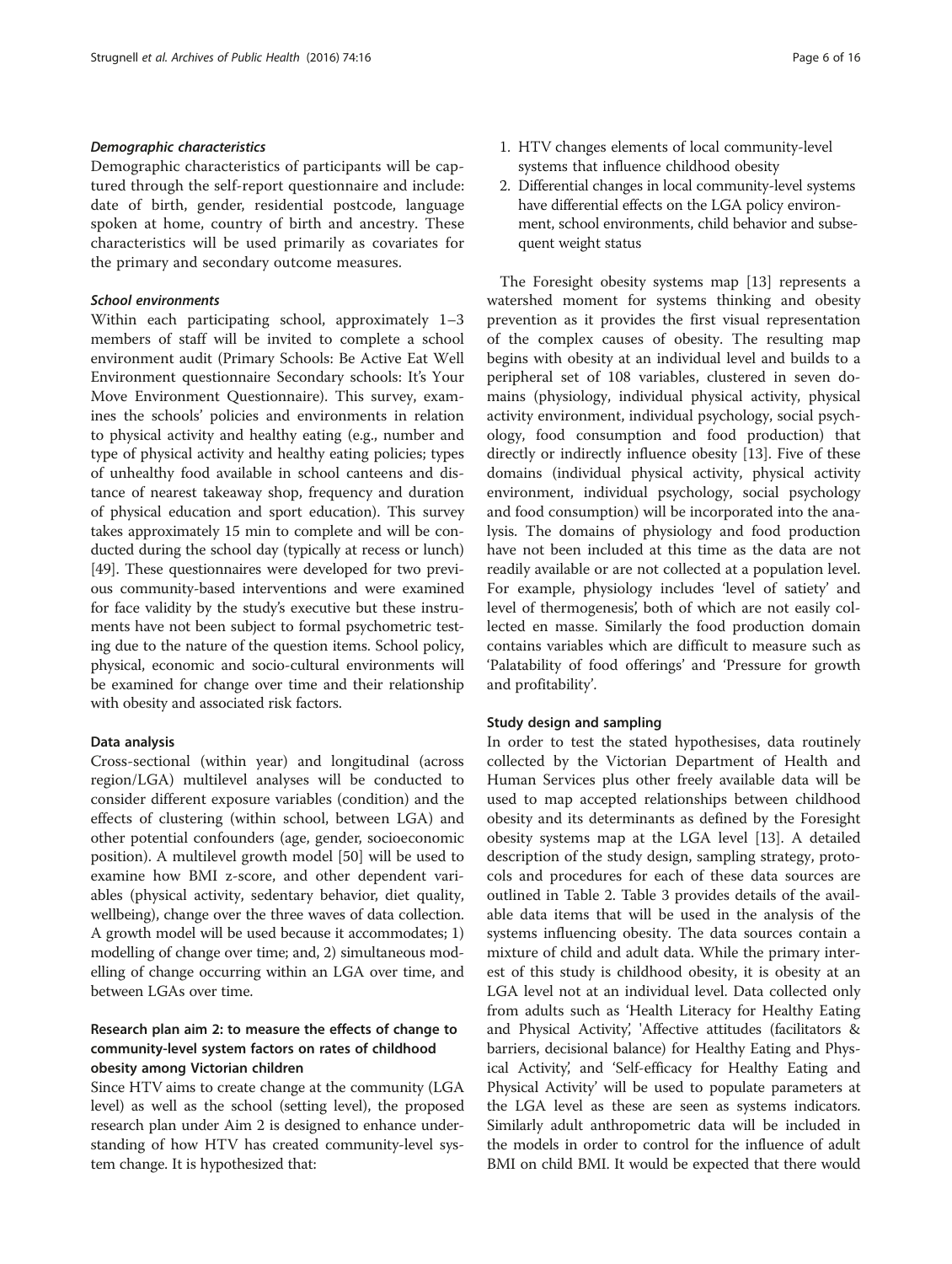# <span id="page-6-0"></span>Table 2 Detailed description of datasets to be incorporated in Aim 2

| Survey                                            | Description (Study design,<br>sampling and study protocol)                                                                                                                                                                                                                                                                                                                                                                                                                                                                                                                                                                                                                                                                               | Participants, recruitment<br>measures and procedures                                                                                                                                                                                                                                                                                                                                                                                                                                                                                                                                                      | Outcome(s) of interest                                                                                                                                                                                                                                                                                                                                                                        | Instrument/measure                                                                                                                                                        |
|---------------------------------------------------|------------------------------------------------------------------------------------------------------------------------------------------------------------------------------------------------------------------------------------------------------------------------------------------------------------------------------------------------------------------------------------------------------------------------------------------------------------------------------------------------------------------------------------------------------------------------------------------------------------------------------------------------------------------------------------------------------------------------------------------|-----------------------------------------------------------------------------------------------------------------------------------------------------------------------------------------------------------------------------------------------------------------------------------------------------------------------------------------------------------------------------------------------------------------------------------------------------------------------------------------------------------------------------------------------------------------------------------------------------------|-----------------------------------------------------------------------------------------------------------------------------------------------------------------------------------------------------------------------------------------------------------------------------------------------------------------------------------------------------------------------------------------------|---------------------------------------------------------------------------------------------------------------------------------------------------------------------------|
| Victorian Population<br>Health Survey (VPHS) [58] | Established in 1998, the VPHS<br>is a Victorian representative<br>surveillance survey that<br>collects detailed information<br>on the health, lifestyle and<br>wellbeing status of Victorian<br>adults. Random digit dialling<br>of registered telephone<br>numbers was used in each<br>study year (annually from<br>2001) with participants<br>completing a computer<br>assisted telephone interview<br>(CATI). In 2008 and 2011/12,<br>sampling occurred in all of<br>the 79 LGAs within Victoria and<br>represented baseline measures for<br>HTV. A target sample of 426 interviews<br>per LGA was achieved. Triennial<br>LGA-level data collection among<br>over 33,000 is envisaged for the<br>duration of the HTV (2014 and 2017). | $\cdot$ 33,673 adults ( $\ge$ 18 years)<br>in private dwellings recorded<br>complete interviews between<br>Sept 24 and Dec 16 2008 in<br>HTC intervention and<br>comparison communities<br>• All residential households with<br>land-line telephone connections<br>were considered eligible for<br>the study<br>· Interviewers made up to six calls<br>on different days of the week and<br>times to establish contact with<br>the household, which was<br>controlled by a customised call<br>algorithm<br>• The average interview length<br>was approximately 22 min.<br>• The response rate was 64.9 %. | • Change in BMI score<br>• Change in overweight<br>and obesity prevalence<br>• Change in fruit and<br>vegetable intake<br>• Change in the proportion<br>meeting the Australian<br>physical activity guidelines<br>for adults [59]                                                                                                                                                             | Self-rated health status<br>CATI (smoking, fruit and vegetable<br>intake, alcohol consumption, levels of PA)<br>Self-reported height and weight                           |
| Preventive Health Survey<br>(PHS)                 | The Preventive Health Survey was<br>undertaken in 2011/12 and is again<br>scheduled for completion in<br>2016/2017. The PHS furthers the<br>information derived from the VPHS<br>as it is able to make comparison<br>estimates for each intervention HTV<br>area compared to its' matched-control<br>area. This is in contrast to the VPHS,<br>which can only make estimates for<br>intervention and comparison HTV<br>areas combined.                                                                                                                                                                                                                                                                                                   | $\cdot$ 29,500 adults (218 years) and<br>$\geq$ 1800 children (5-18 years)<br>randomly sampled from HTV<br>intervention and comparison<br>communities                                                                                                                                                                                                                                                                                                                                                                                                                                                     | • Change in BMI<br>· Change in overweight<br>and obesity prevalence<br>• Change in the proportion<br>of participants meeting<br>Australia's physical activity<br>and sedentary behavior<br>quidelines for children<br>(5-12 years) [33] and young<br>people (13-18 years) [34]<br>• Change in the proportion<br>of participants eating the<br>required amount of fruit<br>and vegetables [39] | Self-rated health status CATI (PA, SB<br>environmental amenity, perceived barriers<br>and facilitators to healthy eating and activity)<br>Self-reported height and weight |
| School Activity Audits                            | The Healthy Together Achievement<br>Program is currently being offered<br>to all Victorian Primary and Secondary<br>schools. The program began in 2011,<br>and was developed by the Department<br>of Education and Training and<br>Department of Health & Human Services<br>(Victoria). The Achievement Program is<br>designed to support schools to become<br>health promoting schools and aide in the<br>attainment of state-wide benchmarks for<br>health promotion. Through participation                                                                                                                                                                                                                                            | • Primary and Secondary Schools<br>involved in the Healthy Together<br>Achievement Program<br>• The schools' Achievement<br>Program<br>Coordinator completes the<br>audits via the online registration<br>system.                                                                                                                                                                                                                                                                                                                                                                                         | • Uptake and dispersion of<br>the Achievement Program<br>across Victoria<br>• Change in progression<br>through the various stages<br>of the Achievement<br>Program and achievement<br>of benchmarks among HTV<br>and comparison communities<br>over time.                                                                                                                                     | Online School Activity audit                                                                                                                                              |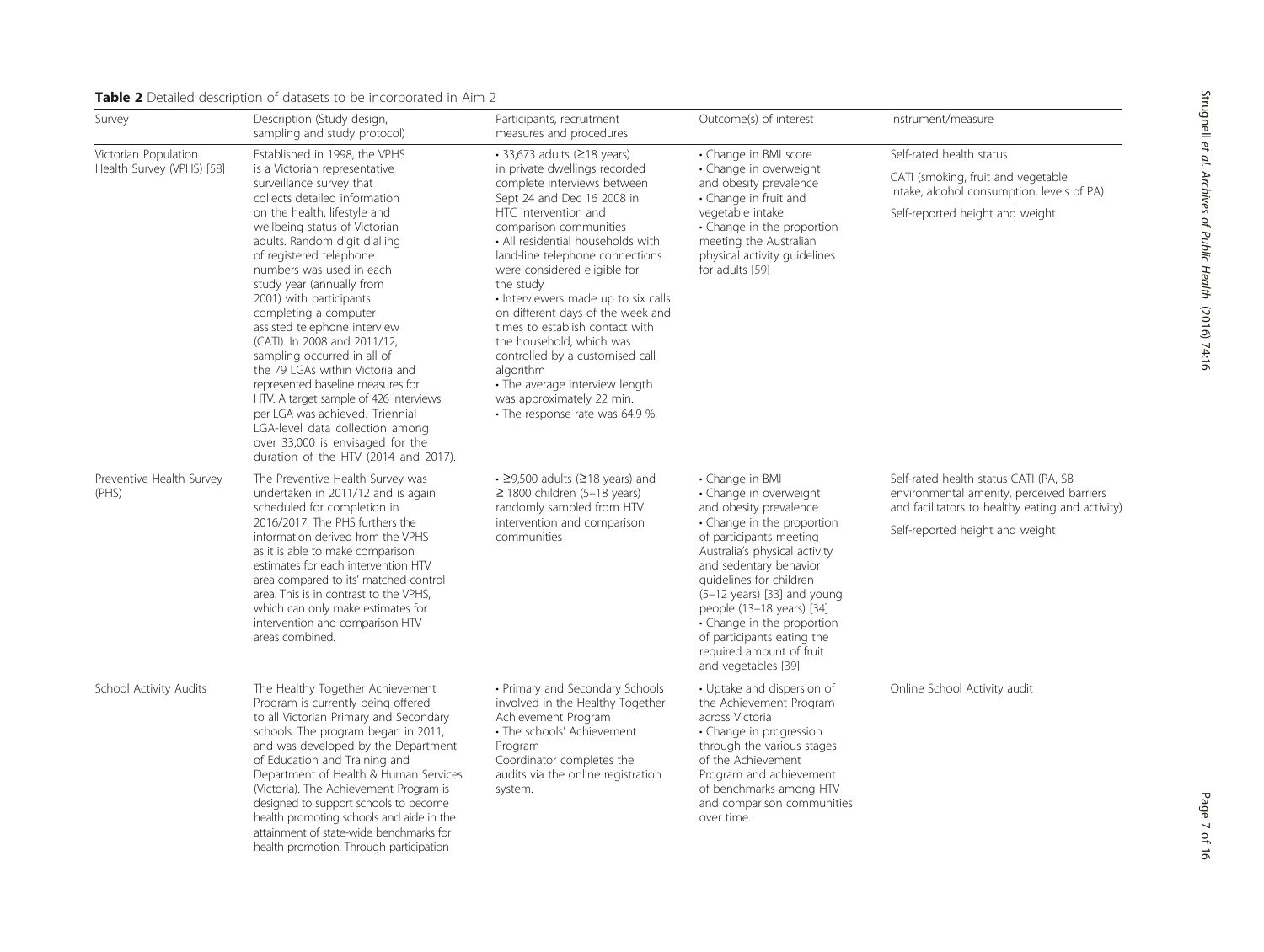Table 2 Detailed description of datasets to be incorporated in Aim 2 (Continued)

|                           | in the Achievement program, schools<br>provide information on the schools'<br>engagement in prevention efforts.                                                                                                                                                                                                                                                                                                                       |                                                                          |                                                                                                                                                |                            |
|---------------------------|---------------------------------------------------------------------------------------------------------------------------------------------------------------------------------------------------------------------------------------------------------------------------------------------------------------------------------------------------------------------------------------------------------------------------------------|--------------------------------------------------------------------------|------------------------------------------------------------------------------------------------------------------------------------------------|----------------------------|
| <b>LGA Policy Metrics</b> | The Victorian Department of Health<br>& Human Services has conducted a<br>content analysis of Municipal Public<br>Health and Wellbeing Plans and<br>Council Plans in relation to healthy<br>eating and physical activity, as well<br>as other health and wellbeing priorities,<br>of the 79 LGAs in Victoria. Local<br>council plans between 2009 and 2013<br>have been audited in line with the 4 year<br>municipal planning cycles. | • Content analysis of municipal<br>documents from 79 LGAs in<br>Victoria | • Evaluation of changes in the<br>number and type of health and<br>wellbeing policies within HTV<br>intervention and comparison<br>communities | Municipal policy documents |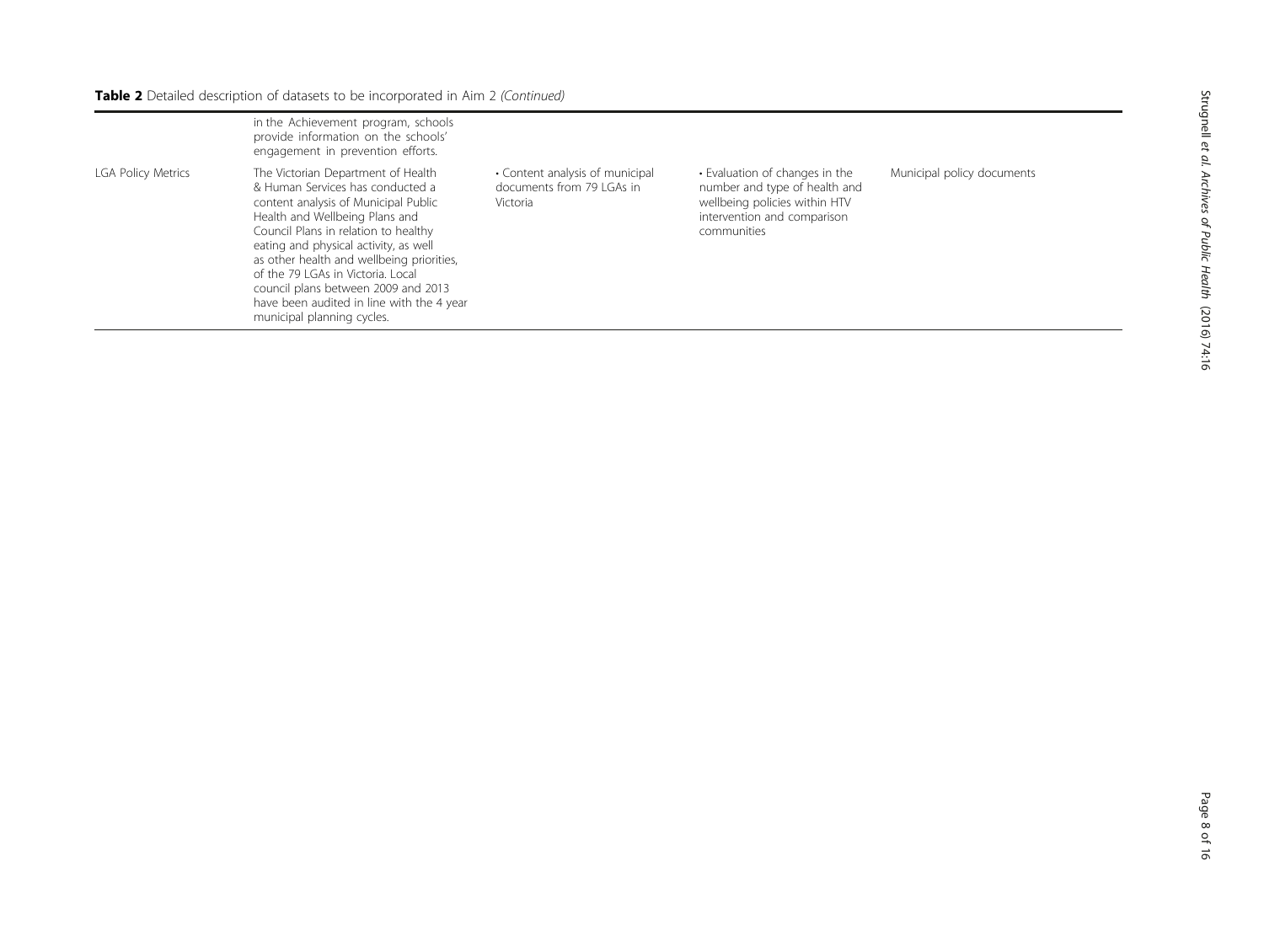| Foresight                           | Foresight variable                                         | Foresight description                                                                         | Data collection tool                                                                         | Item                                                    |  |
|-------------------------------------|------------------------------------------------------------|-----------------------------------------------------------------------------------------------|----------------------------------------------------------------------------------------------|---------------------------------------------------------|--|
| domain                              |                                                            |                                                                                               |                                                                                              |                                                         |  |
| Physical<br>activity<br>environment | Accessibility to<br>opportunities for<br>physical exercise | Physical accessibility (distance, safety)<br>of opportunities for physical exercise           | PHS                                                                                          | Perceived environmental<br>amenity                      |  |
|                                     | Ambient                                                    | Average environmental temperature                                                             | Not available from surveys.                                                                  | Ambient temperature                                     |  |
|                                     | temperature                                                | indoors                                                                                       | Bureau Of Meteorology (BOM)                                                                  |                                                         |  |
|                                     |                                                            |                                                                                               | http://www.bom.gov.au/products/<br>IDV65079.shtml                                            |                                                         |  |
|                                     | Cost of physical                                           | Financial cost of physical recreation                                                         | Not available from surveys                                                                   |                                                         |  |
|                                     | exercise                                                   |                                                                                               | Data available from individual LGAs                                                          |                                                         |  |
|                                     | Dominance of<br>motorised                                  | Degree to which motorised transport<br>dominates other ways of transport                      | PHS<br>Data available from individual LGAs                                                   | Perceived environmental<br>amenity                      |  |
|                                     | transport                                                  |                                                                                               |                                                                                              | Combined with                                           |  |
|                                     |                                                            |                                                                                               |                                                                                              | Availability of public transport                        |  |
|                                     | Dominance of<br>sedentary<br>employment                    | Degree to which average citizens<br>influence one another's choices                           | Data available from individual LGAs                                                          | Employment statistics                                   |  |
|                                     | Opportunity for                                            | N/A                                                                                           | Not available from surveys                                                                   | Register of the number of<br>sporting clubs in each LGA |  |
|                                     | team-based<br>activity                                     |                                                                                               | Data available from individual LGAs                                                          |                                                         |  |
|                                     | Opportunity for<br>unmotorised<br>transport                | Availability of facilities/infrastructure<br>for unmotorised transport                        | PHS                                                                                          | Perceived environmental<br>amenity                      |  |
|                                     | Perceived danger<br>in environment                         | N/A                                                                                           | Available from the Community<br>Indicators Victoria website by LGA                           | Perceptions of safety                                   |  |
|                                     | Reliance of labor-<br>saving devices                       | Reliance on labor-saving devices for<br>daily chores                                          | Not available from surveys                                                                   |                                                         |  |
|                                     | Safety of<br>unmotorised<br>transport                      | Level of risk for harm by engaging in<br>non-motorised transport                              | PHS                                                                                          | Perceived environmental<br>amenity                      |  |
|                                     | Social                                                     | Degree to which manual labor is                                                               | Not available from surveys                                                                   | Employment demographics                                 |  |
|                                     | depreciation of<br>labor                                   | negatively valued in a given<br>socio-cultural group                                          | Can be inferred from the local<br>demographics available on the Local<br>Government websites |                                                         |  |
|                                     | Sociocultural<br>valuation of<br>physical activity         | Degree to which physical activity is<br>positively valued in a given socio-<br>cultural group | PHS                                                                                          | Social environment (social<br>norms) for HEPA           |  |
|                                     | Walkability of                                             |                                                                                               | PHS                                                                                          | Perceived environmental                                 |  |
|                                     | living<br>environment                                      |                                                                                               | Available from the Community<br>Indicators Victoria website by LGA                           | amenity<br>School walkability                           |  |
| Individual<br>physical<br>activity  | Degree of innate<br>activity in<br>childhood               | Degree to which physical activity is<br>part of typical childhood behavior                    | PHS and WHOCC surveys                                                                        | Level of physical activity                              |  |
|                                     | Degree of                                                  | Degree to which people have learned                                                           | <b>VPHS</b>                                                                                  | Frequency and amount of                                 |  |
|                                     | physical<br>education                                      | to use their body (for labor, leisure<br>and transport)                                       | PHS                                                                                          | vigorous physical activity in past<br>week              |  |
|                                     |                                                            |                                                                                               |                                                                                              | Physical Activity and sedentary                         |  |
|                                     | Functional fitness                                         | Level of physical fitness to perform                                                          | <b>VPHS</b>                                                                                  | Self-reported health status                             |  |
|                                     |                                                            | daily tasks                                                                                   | <b>WHOCC</b>                                                                                 | Paediatric Quality of Life<br>Inventory (PedsQL) [40]   |  |
|                                     | Learned activity<br>patterns in early<br>childhood         | Degree of activity experienced by<br>the foetus, newborn and child in                         | Not available from surveys                                                                   |                                                         |  |

<span id="page-8-0"></span>Table 3 Details of the Foresight domains [[59\]](#page-15-0) and variables and the items that will be used to measure them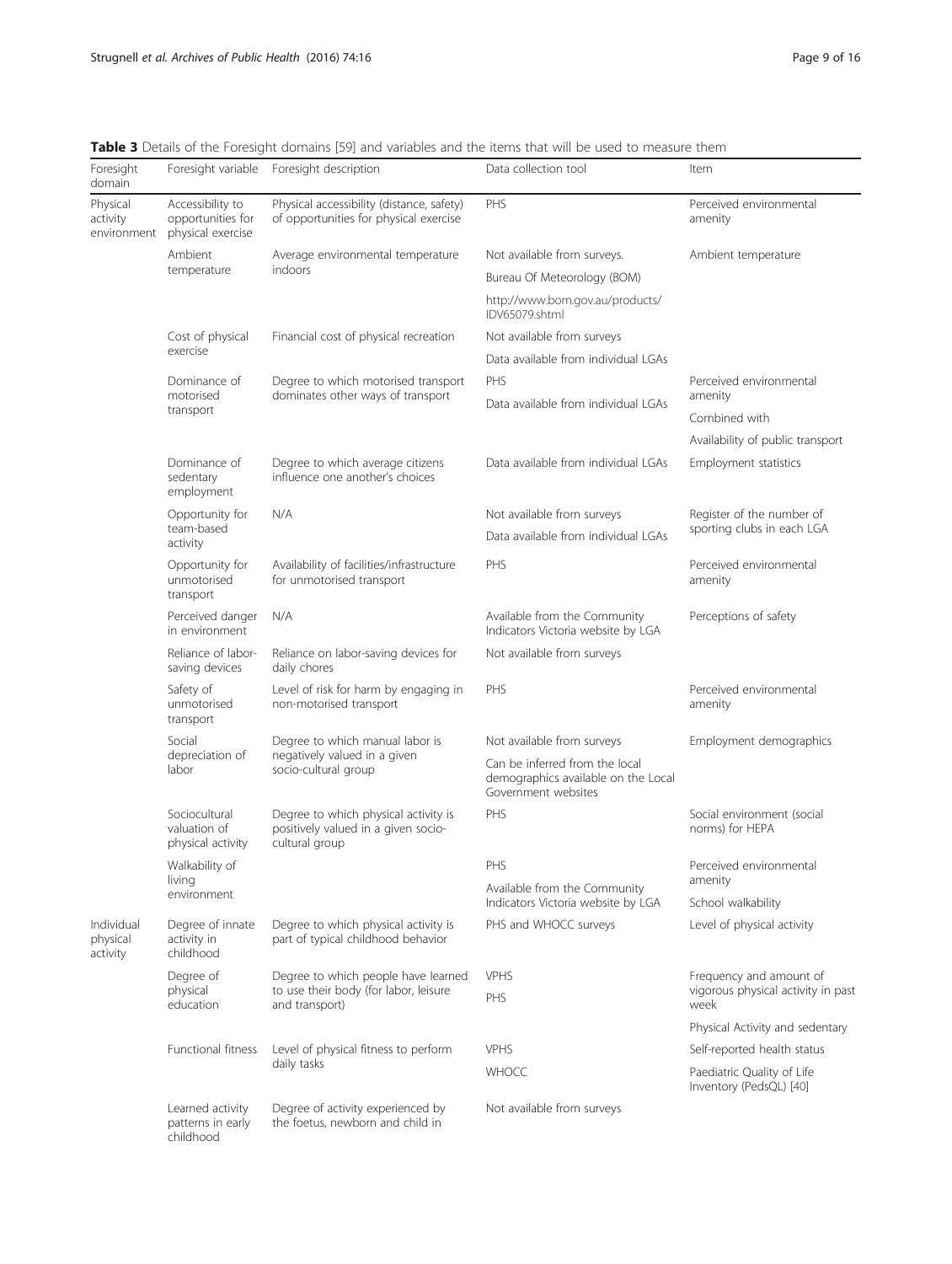# Table 3 Details of the Foresight domains [[59\]](#page-13-0) and variables and the items that will be used to measure them (Continued)

|            |                                                        | early life through parental physical<br>activity                                                            |                                                                                                              |                                            |
|------------|--------------------------------------------------------|-------------------------------------------------------------------------------------------------------------|--------------------------------------------------------------------------------------------------------------|--------------------------------------------|
|            | Level of domestic<br>activity                          | Level of physical activity exhibited in<br>the domestic arena                                               | <b>VPHS</b>                                                                                                  | Physical activity at work                  |
|            | Level of<br>occupational<br>activity                   | Level of physical activity associated<br>to professional duties                                             | <b>VPHS</b>                                                                                                  | Physical activity at work                  |
|            | Level of                                               | Degree to which people engage in                                                                            | <b>VPHS</b>                                                                                                  | Frequency and amount of                    |
|            | recreational<br>activity                               | physical activity for recreation                                                                            | PHS                                                                                                          | vigorous physical activity in past<br>week |
|            |                                                        |                                                                                                             |                                                                                                              | Physical Activity and sedentary            |
|            |                                                        | Level of transport Level of physical activity associated                                                    | Not available from surveys                                                                                   |                                            |
|            | activity                                               | to transport                                                                                                | Available from the Community<br>Indicators Victoria website by LGA for<br>Melbourne metropolitan area only   |                                            |
|            | Non-volitional<br>activity (NEAT)                      | extent to which people engage in<br>non-volitional activity (twitching etc.)                                | Not available from surveys                                                                                   |                                            |
|            | Parental                                               | Degree to which parents act as a                                                                            | PHS                                                                                                          | Parent physical activity                   |
|            | modelling of<br>activity                               | role model in physical activity related<br>behavioral patterns                                              |                                                                                                              | Child physical activity                    |
|            | Physical activity                                      | Level of physical activity people                                                                           | <b>VPHS</b>                                                                                                  | Frequency and amount of                    |
|            |                                                        | engage in                                                                                                   | PHS                                                                                                          | vigorous physical activity in past<br>week |
|            |                                                        |                                                                                                             |                                                                                                              | Physical Activity and sedentary            |
| Social     | Acculturation                                          | Degree to which a (dominant)                                                                                | <b>VPHS</b>                                                                                                  | Country of birth                           |
| psychology |                                                        | culture is assimilated                                                                                      |                                                                                                              | Main language spoken at home               |
|            |                                                        |                                                                                                             |                                                                                                              | Country of birth of mother                 |
|            |                                                        |                                                                                                             |                                                                                                              | Country of birth of father                 |
|            | Availability of<br>passive<br>entertainment<br>options | Availability of recreational options<br>that involve only limited physical<br>exercise (tv, computer games) | PHS                                                                                                          | Sedentary behavior items                   |
|            | Children's control<br>of diet                          | Degree to which children exert<br>influence on dietary choices in a<br>family                               | Not available from surveys                                                                                   |                                            |
|            | Conceptualisation<br>of obesity as a<br>disease        | Degree to which people consider<br>obesity to be an abnormal deviation<br>from the healthy norm             | Not available from surveys                                                                                   |                                            |
|            | Education                                              | N/A                                                                                                         | <b>VPHS &amp; PHS</b>                                                                                        | Demographics                               |
|            | Exposure to food                                       | N/A                                                                                                         | Not available from surveys                                                                                   | Level of exposure to food                  |
|            | advertising                                            |                                                                                                             | Available from the literature                                                                                | advertising                                |
|            | Importance of<br>ideal body-size<br>image              | Degree to which there is a dominant<br>image of an ideal body size in a society                             | Not available from surveys                                                                                   |                                            |
|            | Media availability                                     | Availability of media across formats                                                                        | Not available from surveys                                                                                   | Data on availability of all types of       |
|            |                                                        |                                                                                                             | The Victorian Government digital<br>innovation review Part B: The digital<br>readiness of Victorian citizens | media                                      |
|            | Media                                                  | Degree to which people make use                                                                             | Not available from surveys<br>Data on use of all types of                                                    |                                            |
|            | consumption                                            | of the media offerings                                                                                      | The Victorian Government digital<br>innovation review Part B: The digital<br>readiness of Victorian citizens | media                                      |
|            | Parental control                                       |                                                                                                             | Not available from surveys                                                                                   |                                            |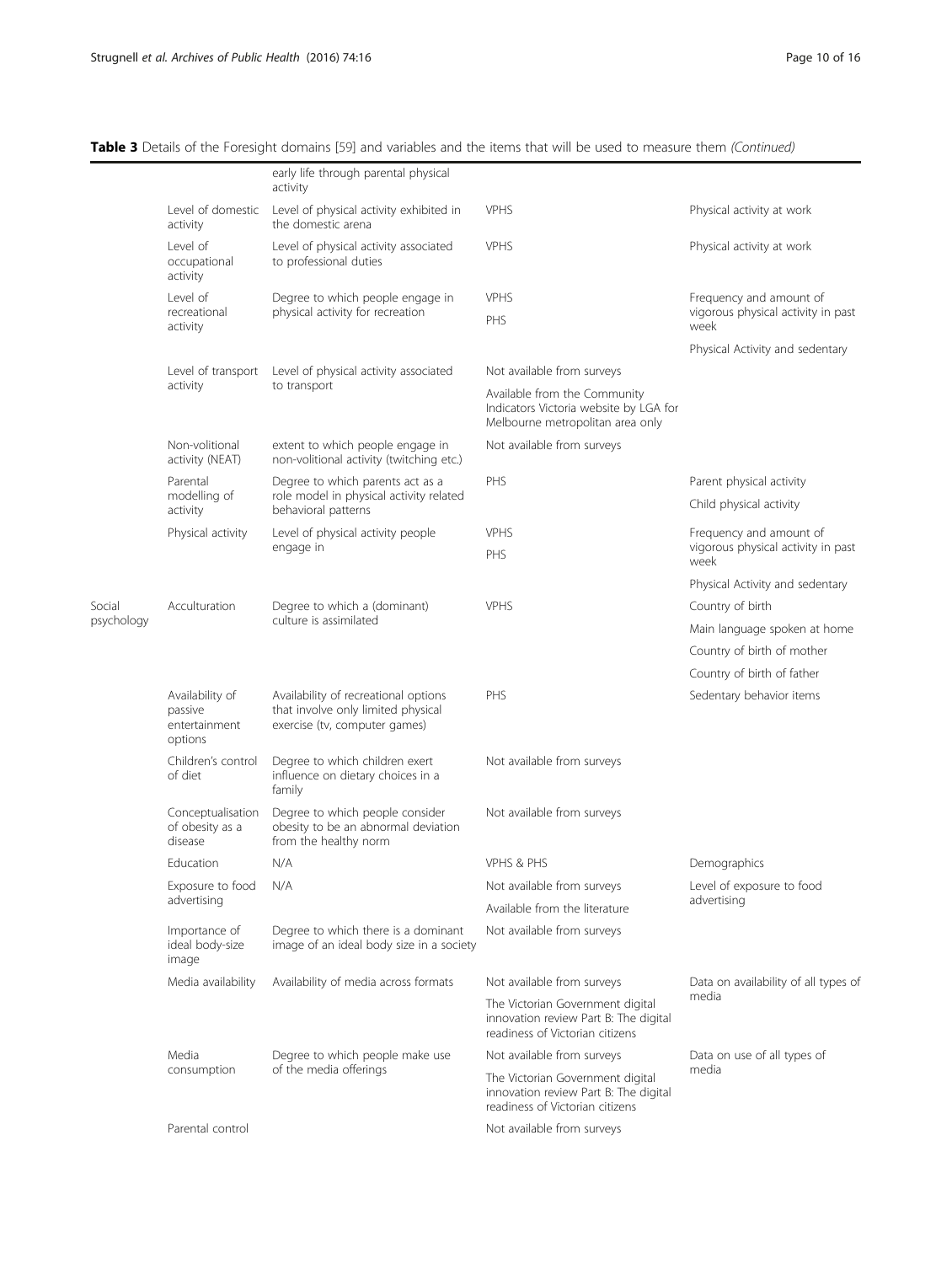|                          |                                                            | Level of control exerted by parents<br>on children's choices                                                                                           |                                    |                                                                                                                      |
|--------------------------|------------------------------------------------------------|--------------------------------------------------------------------------------------------------------------------------------------------------------|------------------------------------|----------------------------------------------------------------------------------------------------------------------|
|                          | Peer pressure                                              | Degree to which average citizens<br>influence one another's choices                                                                                    | PHS                                | Social environment (social<br>norms) for Healthy Eating and<br>Physical Activity                                     |
|                          | Perceived lack of<br>time                                  | By all citizens, particularly those<br>engaged in economic activity                                                                                    | PHS                                | Instrumental beliefs (facilitators &<br>barriers, decisional balance) for<br>Healthy Eating and Physical<br>Activity |
|                          | Smoking<br>cessation                                       | Number of people quitting smoking                                                                                                                      | <b>VPHS</b>                        | Number of people smoking from<br>one survey to the next                                                              |
|                          | Social<br>acceptability of<br>fatness                      | N/A                                                                                                                                                    | <b>VPHS &amp; PHS</b>              | Height and weight; BMI<br>heterogeneity between LGAs                                                                 |
|                          | Sociocultural<br>valuation of food                         | Degree to which food is positively<br>valued within a given socio-cultural<br>group                                                                    | PHS                                | Instrumental                                                                                                         |
|                          | TV watching                                                | Time spent watching tv                                                                                                                                 | PHS                                | Sedentary behavior                                                                                                   |
| Individual<br>psychology | Demand for<br>indulgence/<br>compensation                  | Strength of demand for psychological<br>release after stress or effort                                                                                 | Not available from surveys         |                                                                                                                      |
|                          | Desire to resolve<br>tension                               | Desire to resolve psychological<br>conflict between what people<br>desire and what they need to<br>stay healthy                                        | PHS                                | Affective attitudes (facilitators &<br>barriers, decisional balance) for<br>Healthy Eating and Physical<br>Activity  |
|                          |                                                            |                                                                                                                                                        |                                    | Combined with                                                                                                        |
|                          |                                                            |                                                                                                                                                        |                                    | Behavioral intentions (desire to<br>change behavior) for HEPA                                                        |
|                          |                                                            |                                                                                                                                                        |                                    | And Daily vegetable<br>consumption                                                                                   |
|                          |                                                            |                                                                                                                                                        |                                    | Daily fruit consumption                                                                                              |
|                          |                                                            |                                                                                                                                                        |                                    | Physical Activity Sedentary<br>behavior                                                                              |
|                          |                                                            |                                                                                                                                                        |                                    | beliefs (facilitators & barriers,<br>decisional balance) for Healthy<br>Eating and Physical Activity                 |
|                          | Food literacy                                              | Degree to which people are able<br>to assess nutritional quality and<br>provenance                                                                     | PHS                                | Health Literacy for Healthy<br>Eating and Physical Activity                                                          |
|                          | Individualism                                              | Weakness of social fabric                                                                                                                              | PHS                                | Social environment (social                                                                                           |
|                          |                                                            |                                                                                                                                                        | vailable from the Community        | norms) for Healthy Eating and<br>Physical Activity                                                                   |
|                          |                                                            |                                                                                                                                                        | Indicators Victoria website by LGA | Level of social support                                                                                              |
|                          | Perceived<br>inconsistency of<br>science-based<br>messages | Degree to which there is<br>incompatibility between scientific<br>assessments on<br>food related issues which (are<br>perceived) to be similar         | <b>PHS</b>                         | Health Literacy for Healthy<br>Eating and Physical Activity                                                          |
|                          | Psychological<br>ambivalence                               | Degree to which people experience<br>a psychological conflict between<br>what people desire (e.g., fatty, sweet<br>foods) and the need to stay healthy | <b>PHS</b>                         | Affective attitudes (facilitators &<br>barriers, decisional balance) for<br>Healthy Eating and Physical<br>Activity  |
|                          | Self esteem                                                | Sense of purpose and self-confidence<br>of individuals                                                                                                 | <b>PHS</b>                         | Self-efficacy for Healthy Eating<br>and Physical Activity                                                            |
|                          | <b>Stress</b>                                              | Perceived level of stress by individuals                                                                                                               | <b>VPHS</b>                        | Psychological distress (Kessler 10<br>Psychological Distress Scale)                                                  |

# Table 3 Details of the Foresight domains [[59\]](#page-13-0) and variables and the items that will be used to measure them (Continued)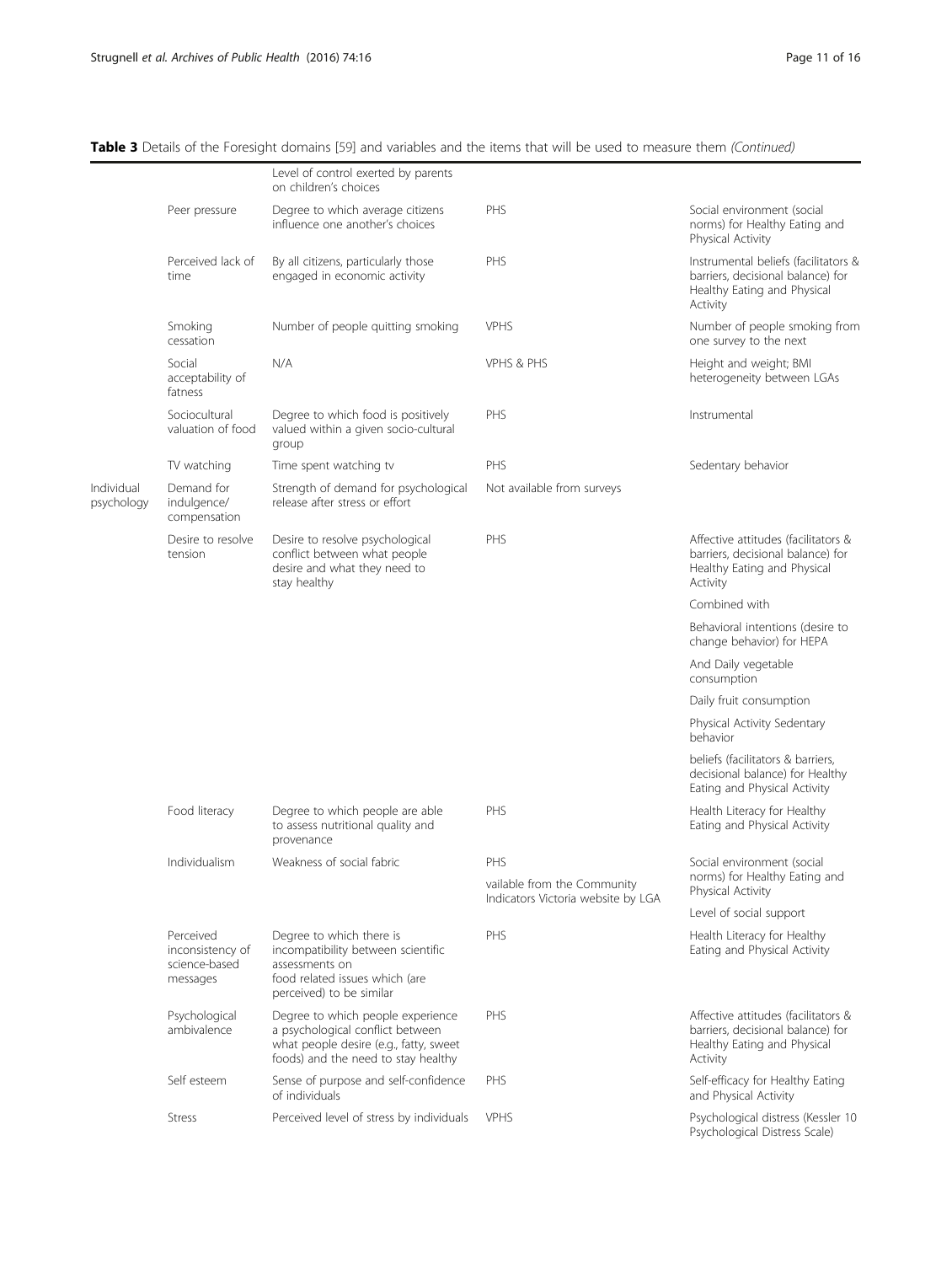|      | Use of medicines                    | N/A                                                                                                                                       | <b>VPHS</b>                                                                                                                    | Diabetes status                                                                                                      |
|------|-------------------------------------|-------------------------------------------------------------------------------------------------------------------------------------------|--------------------------------------------------------------------------------------------------------------------------------|----------------------------------------------------------------------------------------------------------------------|
|      |                                     |                                                                                                                                           |                                                                                                                                | Type of diabetes                                                                                                     |
|      |                                     |                                                                                                                                           |                                                                                                                                | Age first diagnosed with<br>diabetes                                                                                 |
|      |                                     |                                                                                                                                           |                                                                                                                                | Type of healthcare received in<br>past year                                                                          |
| Food | Alcohol<br>consumption consumption  | N/A                                                                                                                                       | <b>VPHS</b>                                                                                                                    | Whether had an alcoholic drink<br>of any kind in previous                                                            |
|      |                                     |                                                                                                                                           |                                                                                                                                | 12 months                                                                                                            |
|      |                                     |                                                                                                                                           |                                                                                                                                | Frequency of having an alcoholic<br>drink of any kind                                                                |
|      |                                     |                                                                                                                                           |                                                                                                                                | Amount of standard drinks<br>consumed when drinking                                                                  |
|      |                                     |                                                                                                                                           |                                                                                                                                | Level of frequency of high-risk<br>drinking                                                                          |
|      | Convenience of<br>food offerings    | The degree to which food offerings<br>cater to the desire for convenience                                                                 | PHS                                                                                                                            | Food accessibility                                                                                                   |
|      | Demand for<br>convenience           | Consumer demand for convenient<br>(time/effort saving) food offerings                                                                     | PHS                                                                                                                            | Instrumental beliefs (facilitators &<br>barriers, decisional balance) for<br>Healthy Eating and Physical<br>Activity |
|      | De-skilling                         | The degree to which individuals are<br>not able anymore to engage<br>independently in routine tasks for<br>daily living (such as cooking) | <b>VPHS</b>                                                                                                                    | Self-reported health status                                                                                          |
|      |                                     |                                                                                                                                           |                                                                                                                                | Combined with                                                                                                        |
|      |                                     |                                                                                                                                           |                                                                                                                                | Number and type of chronic<br>diseases                                                                               |
|      | Energy-density of<br>food offerings | Number of calories per unit food<br>weight                                                                                                | <b>VPHS</b><br>PHS                                                                                                             | Calculated from: Daily vegetable<br>consumption                                                                      |
|      |                                     |                                                                                                                                           |                                                                                                                                | Daily fruit consumption                                                                                              |
|      |                                     |                                                                                                                                           |                                                                                                                                | Milk consumption                                                                                                     |
|      |                                     |                                                                                                                                           |                                                                                                                                | Water consumption                                                                                                    |
|      |                                     |                                                                                                                                           |                                                                                                                                | Consumption of sugar-<br>sweetened soft drinks                                                                       |
|      |                                     |                                                                                                                                           |                                                                                                                                | Daily vegetable consumption                                                                                          |
|      |                                     |                                                                                                                                           |                                                                                                                                | Daily fruit consumption                                                                                              |
|      | Fibre content of                    | N/A                                                                                                                                       | <b>VPHS</b>                                                                                                                    | Daily vegetable consumption                                                                                          |
|      | Food & Drink                        |                                                                                                                                           | PHS                                                                                                                            | Daily fruit consumption                                                                                              |
|      |                                     |                                                                                                                                           |                                                                                                                                | Milk consumption                                                                                                     |
|      |                                     |                                                                                                                                           |                                                                                                                                | Water consumption                                                                                                    |
|      |                                     |                                                                                                                                           |                                                                                                                                | Consumption of sugar-<br>sweetened soft drinks                                                                       |
|      |                                     |                                                                                                                                           |                                                                                                                                | Daily vegetable consumption                                                                                          |
|      |                                     |                                                                                                                                           |                                                                                                                                | Daily fruit consumption                                                                                              |
|      | Food abundance                      | The aggregate amount of food                                                                                                              | Not available from surveys                                                                                                     | The amount of food available                                                                                         |
|      |                                     | (volume) that is at any moment<br>in time available in UK (AU) society                                                                    | Australian Institute of Health and<br>Welfare 2012. Australia's food &<br>nutrition 2012. Cat. no. PHE 163.<br>Canberra: AIHW. | per person in Australia                                                                                              |
|      | Food exposure                       | The number of food cues individuals<br>are confronted with on a daily basis                                                               | Not available from surveys                                                                                                     |                                                                                                                      |
|      |                                     |                                                                                                                                           | Available from the literature                                                                                                  |                                                                                                                      |
|      | Food variety                        |                                                                                                                                           | Not available from surveys                                                                                                     |                                                                                                                      |
|      |                                     |                                                                                                                                           |                                                                                                                                |                                                                                                                      |

# Table 3 Details of the Foresight domains [[59\]](#page-13-0) and variables and the items that will be used to measure them (Continued)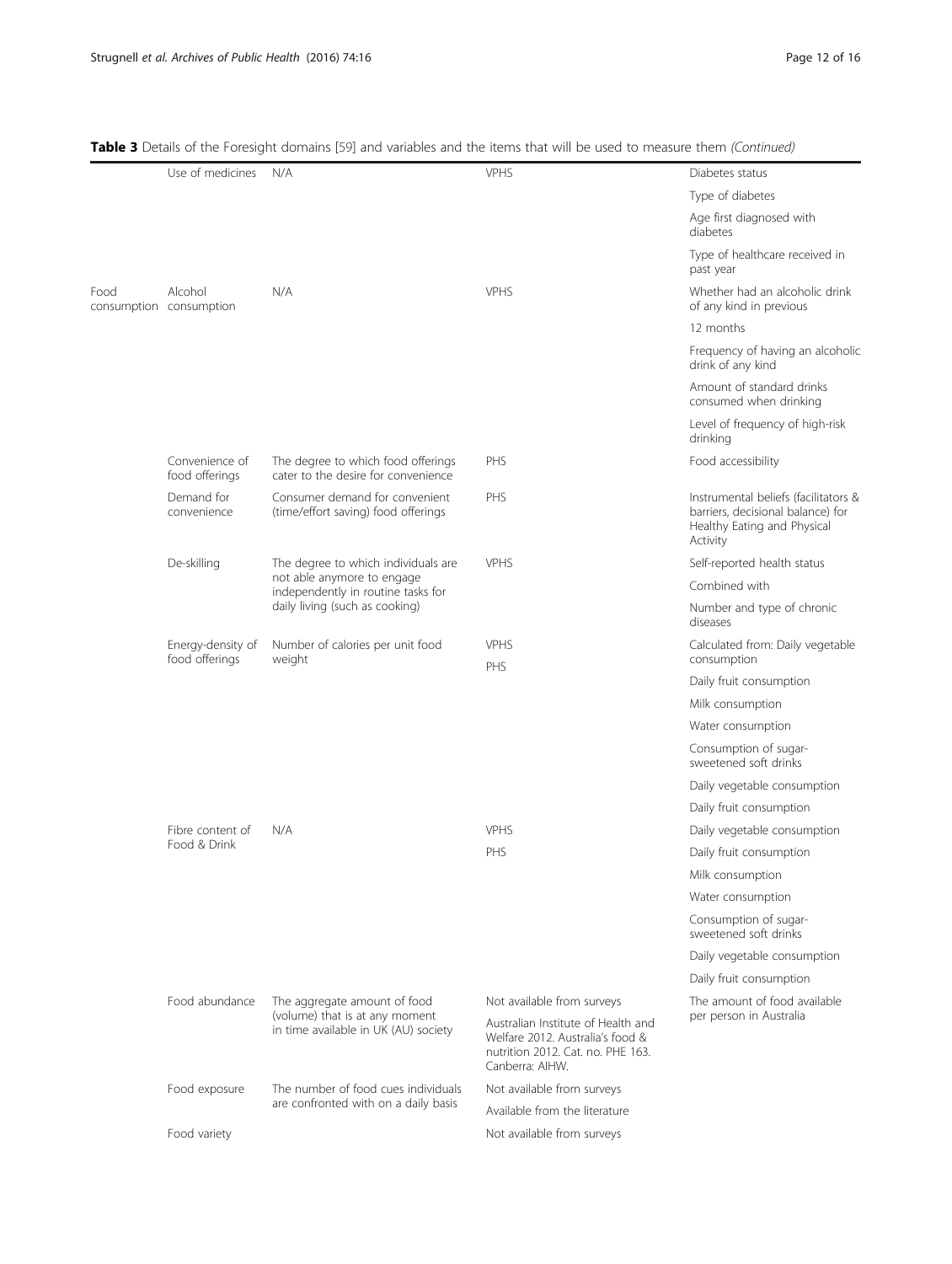|                                   | <b>IDIC 3</b> Details of the Foresignt domains [37] and vanables and the nems that will be ased to measure them (commacu) |                                                                                                                                |                                                                          |
|-----------------------------------|---------------------------------------------------------------------------------------------------------------------------|--------------------------------------------------------------------------------------------------------------------------------|--------------------------------------------------------------------------|
|                                   | The number of different food<br>products (natural and processed)<br>available at<br>any moment in time                    | Australian Institute of Health and<br>Welfare 2012. Australia's food &<br>nutrition 2012. Cat. no. PHE 163.<br>Canberra: AIHW. | Categories of the amount of<br>food available per person in<br>Australia |
| Force of dietary<br>habits        | The degree to which behavioral<br>patterns related to food intake are<br>dictated by routine and habit                    | PHS                                                                                                                            | Habit strength for Healthy Eating<br>and Physical Activity               |
| Nutritional quality               | N/A                                                                                                                       | <b>VPHS</b>                                                                                                                    | Daily vegetable consumption                                              |
| of Food & Drink                   |                                                                                                                           | <b>PHS</b>                                                                                                                     | Daily fruit consumption                                                  |
|                                   |                                                                                                                           |                                                                                                                                | Milk consumption                                                         |
|                                   |                                                                                                                           |                                                                                                                                | Water consumption                                                        |
|                                   |                                                                                                                           |                                                                                                                                | Consumption of sugar-<br>sweetened soft drinks                           |
|                                   |                                                                                                                           |                                                                                                                                | Daily vegetable consumption                                              |
|                                   |                                                                                                                           |                                                                                                                                | Daily fruit consumption                                                  |
| Palatability of<br>food offerings | N/A                                                                                                                       | Not available from surveys                                                                                                     |                                                                          |
| Portion size                      |                                                                                                                           | Not available from surveys                                                                                                     |                                                                          |
| Rate of eating                    | Time-span devoted to consuming<br>a meal                                                                                  | Not available from surveys                                                                                                     |                                                                          |
| Tendency to<br>graze              | Tendency to eat outside fixed<br>meal times                                                                               | Not available from surveys                                                                                                     |                                                                          |
|                                   |                                                                                                                           |                                                                                                                                |                                                                          |

| Table 3 Details of the Foresight domains [59] and variables and the items that will be used to measure them (Continued) |  |  |  |  |
|-------------------------------------------------------------------------------------------------------------------------|--|--|--|--|
|                                                                                                                         |  |  |  |  |

be a medium to strong correlation even at the LGA level between these variables. How these systems indicators plus individual level behaviors impact childhood obesity will then be tested.

### Data analysis

The Foresight map will be used as a basis to model relationships within and between the domains so as to demonstrate which elements of the system are changing, the strength of these changes, the elements that are resisting change and the implications of these relationships for childhood obesity.

The outlined datasets contain >75 % of the 65 variables within five domains of the Foresight map (individual physical activity, physical activity environment, individual psychology, social psychology and food consumption) and various techniques will be used to test the hypotheses. For hypothesis 1: HTV changes elements of local communitylevel systems that influence childhood obesity, a series of mixed effects linear regression analyses will be used. Prior to the analyses, a confirmatory factor analysis will be utilised to reduce the data within each of the Foresight domains so a factor score is obtained. Each of the factors will then be used as the dependent variable with the independent variable being study condition (HTV or non-HTV) interacting with time adjusted for hypothesised covariates. The resulting predictions will be plotted and compared to the changes in childhood obesity from Aim 1. Positive changes in each of the domains in HTC

compared to non-HTC combined with positive changes in childhood obesity over the same time period would provide support for Hypothesis 1.

For hypothesis 2: Differential changes in local community-level systems have differential effects on the LGA policy environment, school environments, child behavior and subsequent weight status, a series of multi-level (individual and LGA) structural equation models will be used. The main area of interest will be the LGA level as it is the heterogeneity at this level that is important in testing hypothesis two. The first model will test the influence of each of the domains on one another plus policies within LGAs. The second will substitute school environments as the dependent variable, the third child behavior and the fourth child weight status. Child weight status will be calculated using the self-reported data from the PHS. These data will be used as they have corresponding adult data that can be used in calculating the systems-level exposures. Sensitivity analyses will be undertaken in order to calculate the differences in child weight status between the measured and self-report groups. Depending on findings, weightings may be used to correct the difference.

Using this approach, the impact of changes within each of the five domains can be quantified and the relative contribution of each domain to LGA policy environment (continuous score of number of obesity related policies calculated from the policy audits), school environments (continuous score calculated from the School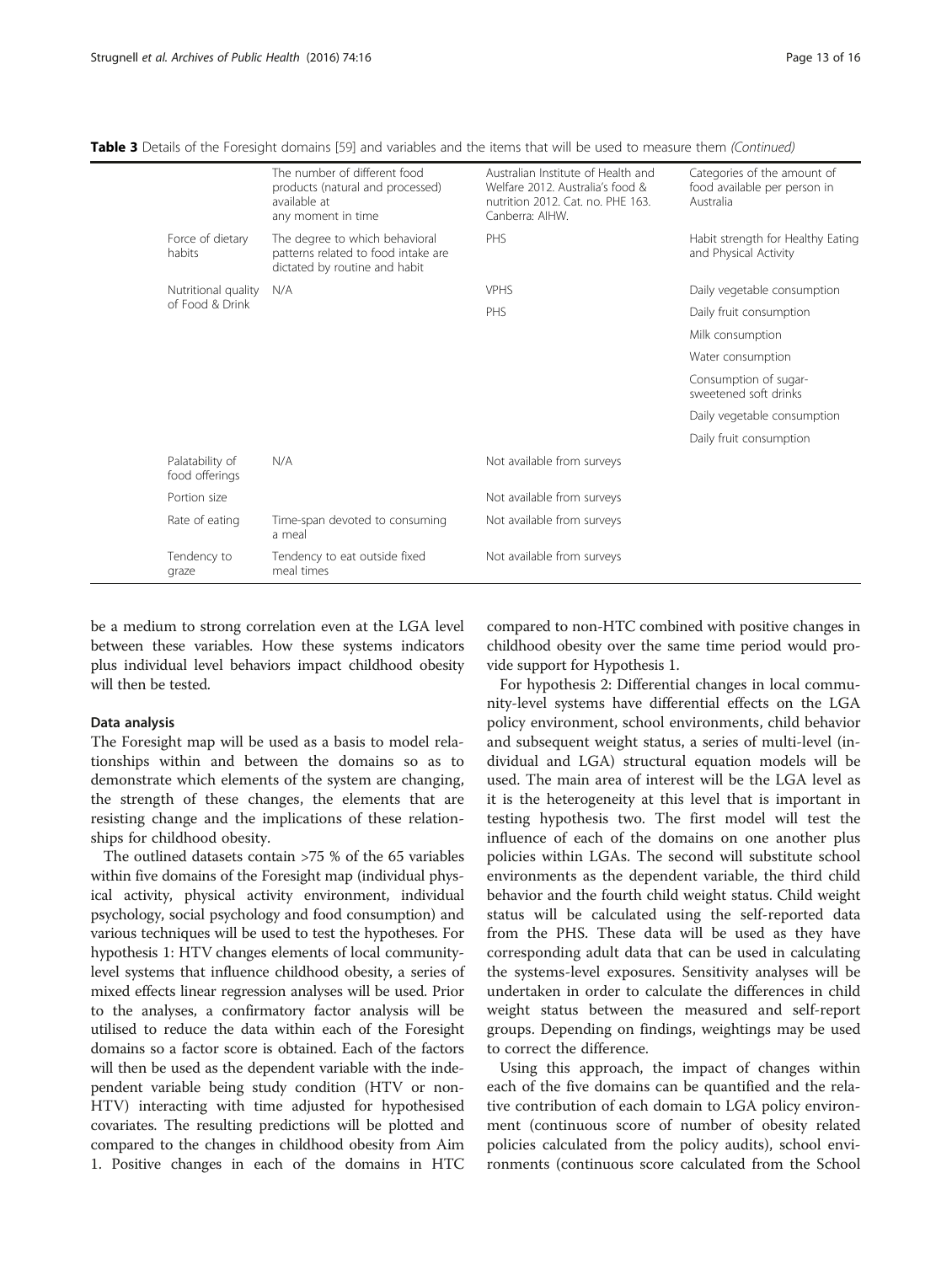<span id="page-13-0"></span>Environmental Audits), child behaviour (proportion of children meeting the PA and sedentary guidelines and proportion meeting the fruit and vegetable consumption guidelines) and subsequent weight status (proportion of children with overweight and obesity) assessed over time. Model fit analyses (e.g., Aikake's and Bayesian Information Criteria) will be used to determine the significance of the impact of the each of the domains of the system, individually and in total, both cross-sectionally and over time.

### Discussion and conclusion

This Healthy Together Victorian and Childhood Obesity research plan outlines a detailed approach for measuring both individual and community changes in obesity and associated risk factors for a population-level communitybased intervention. HTV represents a pioneering application of systems thinking to the primary prevention of chronic disease among children and adults in Victoria, Australia. Employment of an opt-out consent process represents an Australian first for behavioral studies of this type. Other projects suggest an opt-out consent process will result in a response rate in excess of 90 % [[51](#page-15-0)]. In addition, the plan will incorporate these data with broader system measures to better understand system interventions

The employment of a cluster RCT of entire communities to determine effectiveness of the HTV is challenging, although the heterogeneity of systems changes and outcomes between communities will be able to be captured and examined under the second research plan. Additionally, the randomisation of communities in HTV is another strength over other large-scale 'whole of community' obesity/chronic-disease prevention interventions; as other community interventions have instead used a mixture of quasi-experimental research designs or non-randomized comparators [\[22,](#page-14-0) [52](#page-15-0)–[54](#page-15-0)]. Intervention researchers are faced with complex decisions when designing, implementing and evaluating complex interventions to ensure that they that are both acceptable and practical to the people and communities they effect and also to the funding and governing bodies overseeing the projects. The measures for Aim 1 have been selected based on their psychometric properties (reliability and validity) among children and adolescents, but are subject to measurement errors including non-response bias, respondent bias such as social desirability, self-report, as well as respondent memory lapses and coding errors [\[35\]](#page-14-0). Although these can never be eradicated, detailed protocols have been developed alongside compulsory training and strict supervision structures for data collection and management to reduce their potential influence. Social desirability is less of an issue in young children than in adults. Regardless of bias, most self-report studies find that people do not meet the recommended levels of fruit and vegetable consumption.

The issue of non-response bias is minimized through the employment of opt-out consent and through the use of electronic data collection to collect data as participants are prompted to complete all question items. A further limitation was that the original HTV study design included areas of more disadvantage and higher prevalence of chronic disease risk factors. This bias may result in results skewed towards higher prevalence of childhood obesity and so may not be generalizable to the wider population.

There is definitive need for large-scale, population-based approaches to prevent obesity/chronic disease globally. Creating a system intervention at this scale is unprecedented and to date methods to understand the possible effectiveness of such an approach have been theoretical or relied on simulation modelling. This protocol represents the first attempt to understand changes in obesity and associated risk factors through HTV using a solution-oriented research paradigm [\[55\]](#page-15-0) that is based on strong trial study design, but also introduces flexibility to use routine government data in order to understand systems changes.

### Competing interest

The authors declare that they have no competing interests.

#### Authors' contribution

CS, LM and SA led the development of the manuscript. All authors provided critical input on all versions of the manuscript and were involved in the design of the study. All authors approved the final version.

#### Acknowledgements

Allender is supported by funding from an Australian National Health and Medical Research Council/Australian National Heart Foundation Career Development Fellowship (APP1045836). Strugnell, Millar, Malakellis, Swinburn and Allender are researchers within a NHMRC Centre for Research Excellence in Obesity Policy and Food Systems (APP1041020). Allender and Swinburn are supported by US National Institutes of Health grant titled Systems Science to Guide Whole-of-Community Childhood Obesity Interventions (1R01HL115485-01A1). Millar is supported by an Alfred Deakin Early Career Research Fellowship. FNJ is supported by Deakin University. This study was supported by a 2013 Australian National Heart Foundation Vanguard Grant (100259). In addition, we would like to acknowledge the support from the Victorian Department of Health and Human Services, in particular Denise Laughlin, Senior Policy Manager and Atika Farooqui, Senior Epidemiologist and the Victorian Department of Education and Training.

#### Disclaimer

The opinion and analysis in this article are those of the author(s) and are not those of the Department of Health and Human Services, the Victorian Government, the Secretary of the Department of Health and Human Services, or the Victorian Minister for Health.

#### Author details

<sup>1</sup>World Health Organization's Collaborating Centre for Obesity Prevention, Deakin Population Health, Deakin University, Geelong, Australia. <sup>2</sup>School of Health and Social Development, Deakin University, Melbourne, Australia. <sup>3</sup>Formerly Department of Health & Human Services, Population Health and Prevention Strategy, VIC, Australia. <sup>4</sup>IMPACT Strategic Research Centre, Deakin University, Geelong, Australia. <sup>5</sup>Department of Psychiatry, The University of Melbourne, Melbourne, Australia. <sup>6</sup>Centre for Adolescent Health, Murdoch Children's Research Institute, Melbourne, Australia. <sup>7</sup> Black Dog Institute, Sydney, Australia. <sup>8</sup>School of Medicine, Deakin University, Geelong, Australia.<br><sup>9</sup>School of Penulation Hoalth. The University of Auskland, Auskland, New <sup>9</sup> School of Population Health, The University of Auckland, Auckland, New Zealand.

Received: 27 July 2015 Accepted: 18 February 2016 Published online: 25 April 2016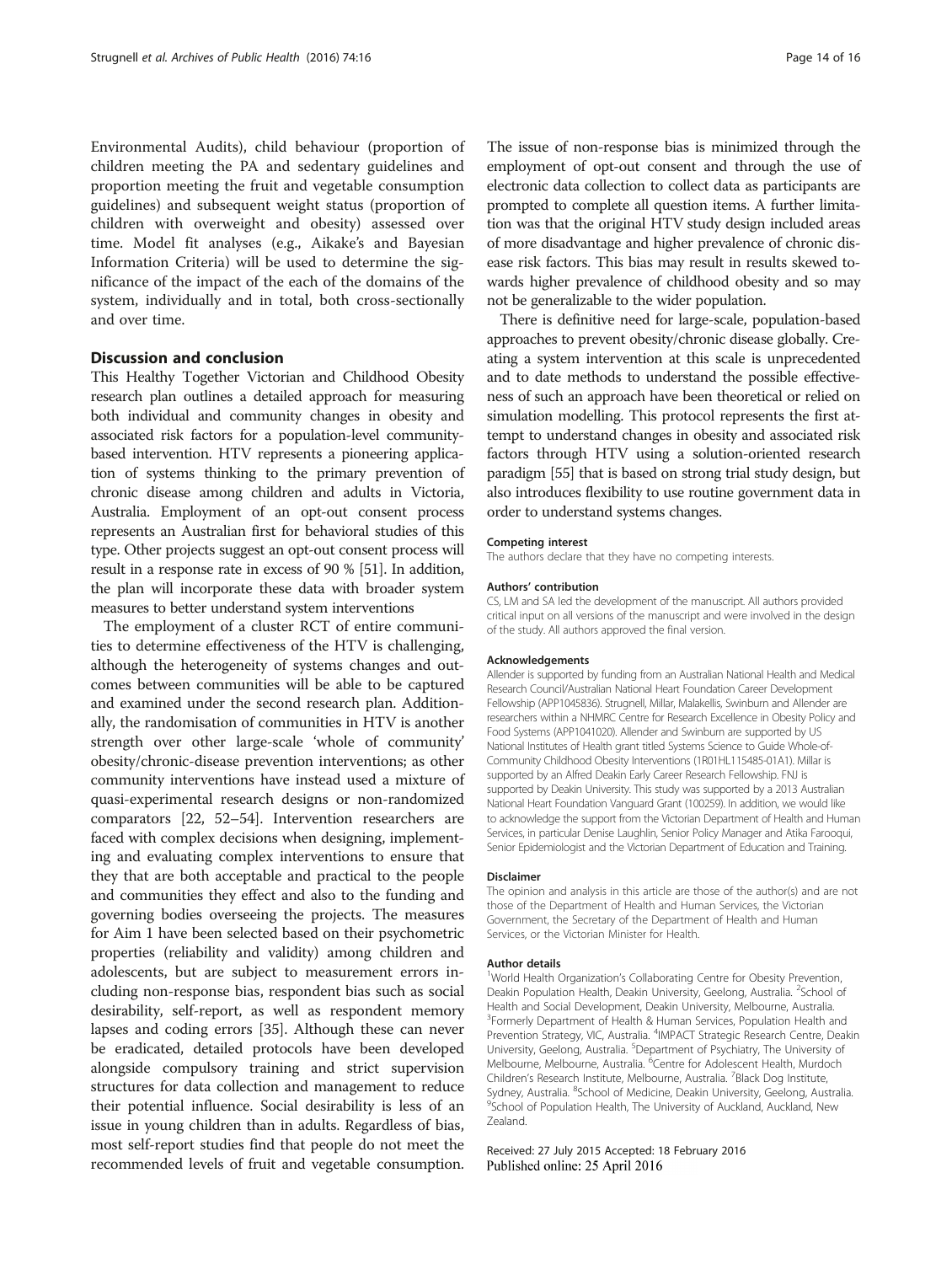#### <span id="page-14-0"></span>References

- Lobstein T, Baur L, Uauy R. Obesity in children and young people: a crisis in public health. Obes Rev. 2004;5 Suppl 1:4–104.
- Reilly JJ. Descriptive epidemiology and health consequences of childhood obesity. Best Pract Res Clin Endocrinol Metab. 2005;19(3):327–41.
- 3. Swinburn BA, Sacks G, Hall KD, McPherson K, Finegood DT, Moodie ML, et al. The global obesity pandemic: shaped by global drivers and local environments. Lancet. 2011;378(9793):804–14. doi[:10.1016/S0140-](http://dx.doi.org/10.1016/S0140-6736(11)60813-1) [6736\(11\)60813-1](http://dx.doi.org/10.1016/S0140-6736(11)60813-1).
- 4. Singh AS, Mulder C, Twisk JW, van Mechelen W, Chinapaw MJ. Tracking of childhood overweight into adulthood: a systematic review of the literature. Obes Rev. 2008;9(5):474–88.
- 5. Wang YC, McPherson K, Marsh T, Gortmaker SL, Brown M. Health and economic burden of the projected obesity trends in the USA and the UK. Lancet. 2011;378(9793):815–25.
- Waters E, de Silva-Sanigorski A, Hall BJ, Brown T, Campbell KJ, Gao Y, et al. Interventions for preventing obesity in children. Cochrane Database Syst Rev. 2011;12:CD001871. doi:[10.1002/14651858.CD001871.pub3](http://dx.doi.org/10.1002/14651858.CD001871.pub3).
- 7. Luckner H, Moss JR, Gericke CA. Effectiveness of interventions to promote healthy weight in general populations of children and adults: a metaanalysis. Eur J Public Health. 2012;22(4):491–7. doi[:10.1093/eurpub/ckr141.](http://dx.doi.org/10.1093/eurpub/ckr141)
- 8. Doak CM, Visscher TL, Renders CM, Seidell JC. The prevention of overweight and obesity in children and adolescents: a review of interventions and programmes. Obes Rev. 2006;7(1):111–36. doi[:10.1111/j.1467-789X.2006.00234.x](http://dx.doi.org/10.1111/j.1467-789X.2006.00234.x).
- Sobol-Goldberg S, Rabinowitz J, Gross R. School-based obesity prevention programs: A meta-analysis of randomized controlled trials. Obesity (Silver Spring). 2013. doi[:10.1002/oby.20515](http://dx.doi.org/10.1002/oby.20515)
- 10. Sharma M. International school-based interventions for preventing obesity in children. Obes Rev. 2007;8(2):155–67. doi:[10.1111/j.1467-789X.](http://dx.doi.org/10.1111/j.1467-789X.2006.00268.x) [2006.00268.x.](http://dx.doi.org/10.1111/j.1467-789X.2006.00268.x)
- 11. Bleich SN, Segal J, Wu Y, Wilson R, Wang Y. Systematic review of community-based childhood obesity prevention studies. Pediatrics. 2013; 132(1):e201–10. doi:[10.1542/peds.2013-0886](http://dx.doi.org/10.1542/peds.2013-0886).
- 12. Showell NN, Fawole O, Segal J, Wilson RF, Cheskin LJ, Bleich SN, et al. A systematic review of home-based childhood obesity prevention studies. Pediatrics. 2013;132(1):e193–200. doi[:10.1542/peds.2013-0786.](http://dx.doi.org/10.1542/peds.2013-0786)
- 13. Vandenbroeck I, Goossens J, Clemens M. Tackling obesities: future choices - building the obesity system map. 2007.
- 14. Huang TT, Drewnosksi A, Kumanyika S, Glass TA. A systems-oriented multilevel framework for addressing obesity in the 21st century. Prev Chronic Dis. 2009;6(3):A82.
- 15. Institute of Medicine. Accelerating Progress in Obesity Prevention: Solving the Weight of the Nation. Washington, DC 2012.
- 16. Hunt H, Anderson R, Coelho H, Garside R, Bayliss S, Smith A. The effectiveness of whole of system approaches to prevent obesity. London: National Insitute for Health and Care Excellence; 2011.
- 17. Victorian Department of Health. Healthy Together Victoria Frequently Asked Questions (March 2013). In: Department of Health, editor. Melbourne: State Government of Victoria; 2013
- 18. Department of Health and Human Services Victoria. Creating a healthier Victoria through a whole of systems approach. Melbourne: Victorian Government; 2015.
- 19. Australian Bureau of Statistics. 3101.0 Australian Demographic Statistics, Mar 2014. Canberra2014
- 20. Australian Bureau of Statistics. Census of population and housing: socioeconomic indexes for areas (SEIFA), Australia, 2011. Canberra: Commonwealth of Australia; 2013.
- 21. de Onis M, Onyango AW, Borghi E, Siyam A, Nishida C, Siekmann J. Development of a WHO growth reference for school-aged children and adolescents. Bull World Health Organ. 2007;85(9):660–7.
- 22. de Silva-Sanigorski AM, Bell AC, Kremer P, Nichols M, Crellin M, Smith M, et al. Reducing obesity in early childhood: results from Romp & Chomp, an Australian community-wide intervention program. Am J Clin Nutr. 2010; 91(4):831–40. doi[:10.3945/ajcn.2009.28826.](http://dx.doi.org/10.3945/ajcn.2009.28826)
- 23. Sanigorski AM, Bell AC, Kremer PJ, Cuttler R, Swinburn BA. Reducing unhealthy weight gain in children through community capacity-building: results of a quasi-experimental intervention program, Be Active Eat Well. Int J Obes (Lond). 2008;32(7):1060–7. doi:[10.1038/ijo.2008.79.](http://dx.doi.org/10.1038/ijo.2008.79)
- 24. Millar L, Kremer P, de Silva-Sanigorski A, McCabe MP, Mavoa H, Moodie M, et al. Reduction in overweight and obesity from a 3-year community-based intervention in Australia: the 'It's Your Move!' project. Obes Rev. 2011;12 Suppl 2:20–8. doi[:10.1111/j.1467-789X.2011.00904.x.](http://dx.doi.org/10.1111/j.1467-789X.2011.00904.x)
- 25. Commonwealth Scientific Industrial and Research Organisation (CSIRO), University of South Australia. User Guide: 2007 Australian National Children's Nutrition and Physical Activity Survey. University of South Australia. 2008. [http://www.health.gov.au/internet/main/publishing.nsf/Content/phd-nutrition](http://www.health.gov.au/internet/main/publishing.nsf/Content/phd-nutrition-childrens-survey-userguide)[childrens-survey-userguide](http://www.health.gov.au/internet/main/publishing.nsf/Content/phd-nutrition-childrens-survey-userguide).
- 26. Zimmet P, Alberti KG, Kaufman F, Tajima N, Silink M, Arslanian S, et al. The metabolic syndrome in children and adolescents - an IDF consensus report. Pediatr Diabetes. 2007;8(5):299–306.
- 27. McCarthy HD, Jarrett KV, Crawley HF. The development of waist circumference percentiles in British children aged 5.0-16.9 y. Eur J Clin Nutr. 2001;55(10):902–7. doi:[10.1038/sj.ejcn.1601240](http://dx.doi.org/10.1038/sj.ejcn.1601240).
- 28. Wong SL, Leatherdale ST, Manske SR. Reliability and validity of a school-based physical activity questionnaire. Med Sci Sports Exerc. 2006; 38(9):1593–600. doi:[10.1249/01.mss.0000227539.58916.35.](http://dx.doi.org/10.1249/01.mss.0000227539.58916.35)
- 29. Helmerhorst HJ, Brage S, Warren J, Besson H, Ekelund U. A systematic review of reliability and objective criterion-related validity of physical activity questionnaires. Int J Behav Nutr Phys Act. 2012;9:103. doi:[10.1186/1479-5868-9-103.](http://dx.doi.org/10.1186/1479-5868-9-103)
- 30. Card A, Manske S, Mammen G, King M, Gleddie D, Schwartz M. Core Indicators and Measures of Youth Health Physical Activity & Sedentary Behaviour Module: Indicators and Questions to use with Youth Respondents and/or School Setting Assessment. Newfoundland: Memorial University of Newfoundland; 2012.
- 31. Tremblay MS, Warburton DE, Janssen I, Paterson DH, Latimer AE, Rhodes RE, et al. New Canadian physical activity guidelines. Appl Physiol Nutr Metab. 2011;36(1):36–46. doi:[10.1139/H11-009](http://dx.doi.org/10.1139/H11-009). 7–58.
- 32. Tremblay MS, Leblanc AG, Janssen I, Kho ME, Hicks A, Murumets K, et al. Canadian sedentary behaviour guidelines for children and youth. Appl Physiol Nutr Metab. 2011;36(1):59–64. doi:[10.1139/H11-012](http://dx.doi.org/10.1139/H11-012). 5–71.
- 33. Commonwealth Department of Health. Australia's Physical Activity and Sedentary Behaviour Guidelines for Children (5–12 years). Canberra2014.
- 34. Commonwealth Department of Health. Australia's Physical Activity and Sedentary Behaviour Guidelines for Young People (13–17 Years). Canberra2014.
- 35. Gibson R. Principles of nutritional assessment. 2nd ed. Oxford: Oxford University Press; 2005.
- 36. Kolodziejczyk JK, Merchant G, Norman GJ. Reliability and validity of child/ adolescent food frequency questionnaires that assess foods and/or food groups. J Pediatr Gastroenterol Nutr. 2012;55(1):4–13. doi[:10.1097/MPG.](http://dx.doi.org/10.1097/MPG.0b013e318251550e) 0b013e318251550e
- 37. National Health & Medical Research Council. Dietary guidelines for children and adolescents in Australia: incorporating the infant feeding guidelines for health workers. In: NHMRC, editor. Canberra, Aus: Commonwealth of Australia; 2003. p. 444
- 38. National Health and Medical Research Council. Australian Dietary Guidelines. Canberra: Commonwealth of Australia; 2013.
- 39. Centres for Disease Control and Prevention. Measuring healthy days: Population assessment of health-related quality of life. Atlanta: Centres for Disease Control and Prevention; 2000.
- 40. Varni JW, Limbers CA, Burwinkle TM. How young can children reliably and validly self-report their health-related quality of life?: an analysis of 8,591 children across age subgroups with the PedsQL 4.0 Generic Core Scales. Health And Qual Of Life Outcomes. 2007;5:1.
- 41. Eagleson KJ, Justo RN, Ware RS, Johnson SG, Boyle FM. Health-related quality of life and congenital heart disease in Australia. J Paediatr Child Health. 2013;49(10):856–64. doi[:10.1111/jpc.12296.](http://dx.doi.org/10.1111/jpc.12296)
- 42. Jansen PW, Mensah FK, Clifford S, Nicholson JM, Wake M. Bidirectional associations between overweight and health-related quality of life from 4–11 years: Longitudinal Study of Australian Children. Int J Obes (Lond). 2013;37(10):1307–13. doi:[10.1038/ijo.2013.71](http://dx.doi.org/10.1038/ijo.2013.71).
- 43. Lacy KE, Allender SE, Kremer PJ, de Silva-Sanigorski AM, Millar LM, Moodie ML, et al. Screen time and physical activity behaviours are associated with health-related quality of life in Australian adolescents. Qual Life Res. 2012; 21(6):1085–99. doi:[10.1007/s11136-011-0014-5.](http://dx.doi.org/10.1007/s11136-011-0014-5)
- 44. Hiscock H, Canterford L, Ukoumunne OC, Wake M. Adverse associations of sleep problems in Australian preschoolers: national population study. Pediatrics. 2007;119(1):86–93. doi[:10.1542/peds.2006-1757.](http://dx.doi.org/10.1542/peds.2006-1757)
- 45. Varni JW, Burwinkle TM, Seid M, Skarr D. The PedsQL 4.0 as a pediatric population health measure: feasibility, reliability, and validity. Ambul Pediatr. 2003;3(6):329–41.
- 46. Hoare E, Skouteris H, Fuller-Tyszkiewicz M, Millar L, Allender S. Associations between obesogenic risk factors and depression among adolescents: a systematic review. Obes Rev. 2014;15(1):40–51. doi:[10.1111/obr.12069.](http://dx.doi.org/10.1111/obr.12069)